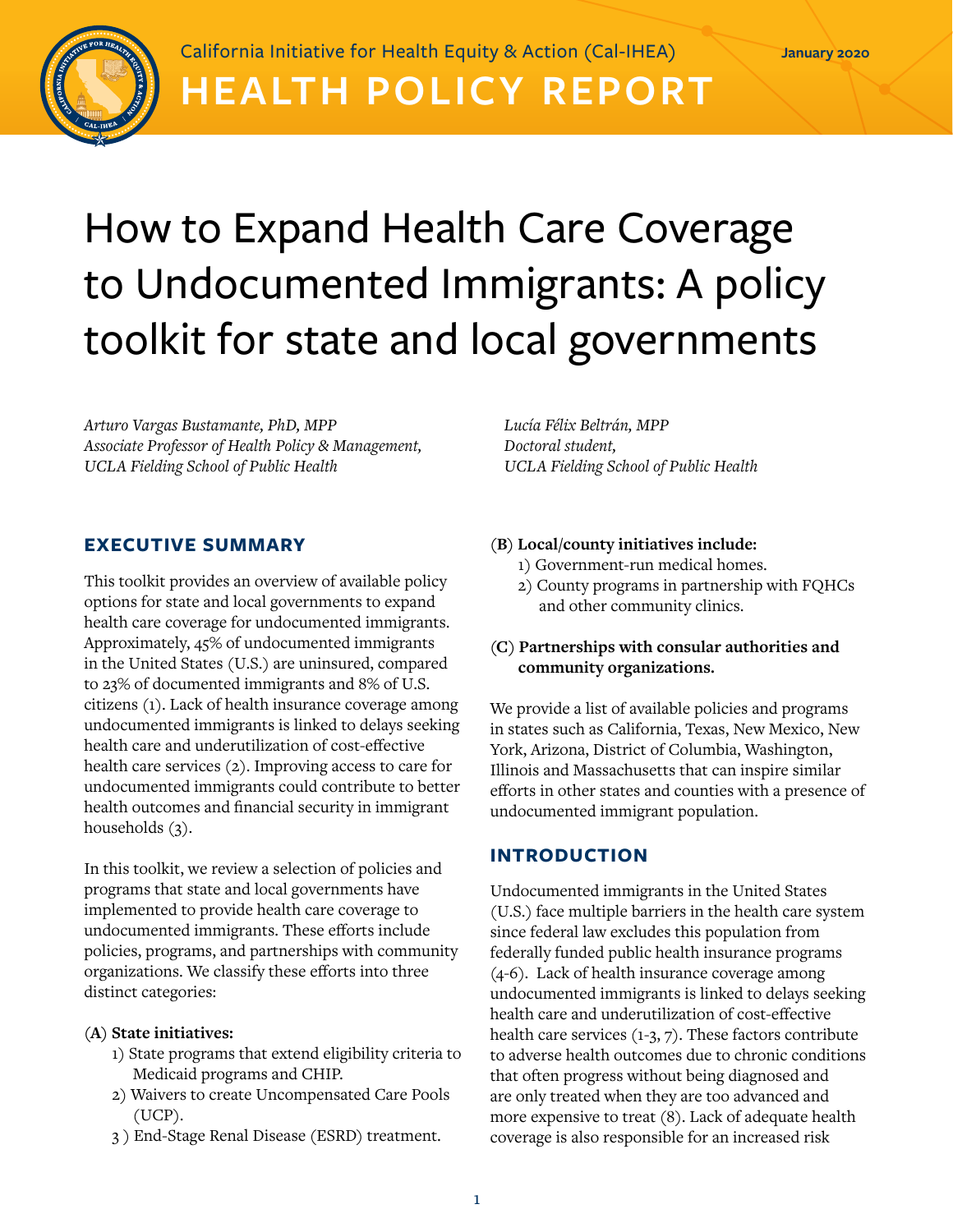## **Graph 1. Uninsured rates among the nonelderly population by immigration status, 2017**



#### **CITIZENSHIP AND IMMIGRATION STATUS**

Source: Artiga, S. and M. Díaz (2019). Health Coverage and Care of Undocumented Immigrants. Issue brief. K. F. Foundation. Estimations by the Kaiser Family Foundation using 2017 American Community Survey (ACS) 1-year estimates

of personal bankruptcy due to catastrophic health expenses (9, 10). With federal inaction to regularize the stay of undocumented immigrants, state and local governments, private organizations, foundations, and stakeholders can take action to address the health care needs of this population.

Undocumented immigrants are more likely to be uninsured. Graph 1 shows that approximately 45% of undocumented immigrants are uninsured, compared to 23% of documented immigrants (i.e. lawfully present immigrants), and 8% of U.S. citizens (1). Undocumented immigrants are also more likely to work in jobs that do not offer health insurance coverage. Graph 2 shows that approximately 29% of undocumented immigrants have employer provided health coverage, compared to 42% of lawful permanent residents (i.e. green card holders), 58% of naturalized citizens, and 63% of U.S.-born citizens.

Lack of health coverage makes undocumented immigrants more likely to experience adverse health outcomes and financial vulnerability (9, 10). As seen in Graph 3, undocumented immigrants are less likely to have a usual source of care other than the Emergency Department (ED). In addition, they report fewer doctor visits compared to documented immigrants and U.S. citizens (7). Lack of health insurance coverage also has negative consequences among U.S.-born children since approximately 25% of undocumented immigrants live in mixed-status households (3).

## **PROFILE AND DISTRIBUTION OF UNDOCUMENTED IMMIGRANTS**

According to the American Community Survey (ACS), in 2016 undocumented immigrants accounted for 3% of the U.S. population, and the majority (61%) resided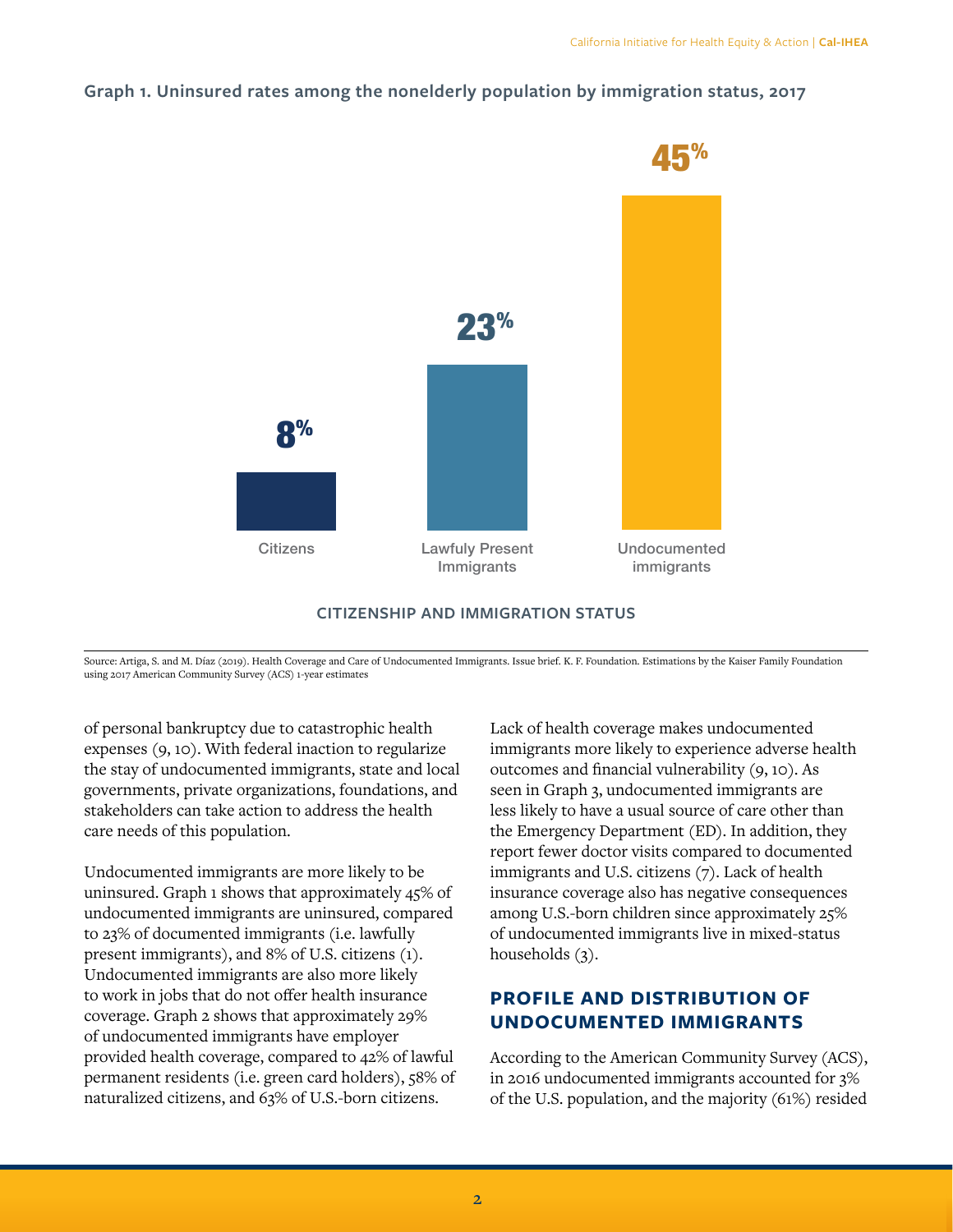

## **Graph 2. Employer-based and private coverage of adults by citizenship and immigration status, 2011**

#### **CITIZENSHIP AND IMMIGRATION STATUS**

Elaborated by authors with data from Capps, R., et al. (2013). "A demographic, socioeconomic, and health coverage profile of unauthorized immigrants in the United States." Washington, DC: Migration Policy Institute using the American Community Survey 2011 and the 2008 Survey of Income and Program Participation (SIPP) 2008.

## **Graph 3. Usual source of care other than emergency department by citizenship and immigration status, 2011-2015**



Elaborated by authors with data from Capps, R., et al. (2013). "A demographic, socioeconomic, and health coverage profile of unauthorized immigrants in the United States." Washington, DC: Migration Policy Institute using the American Community Survey 2011 and the 2008 Survey of Income and Program Participation (SIPP) 2008.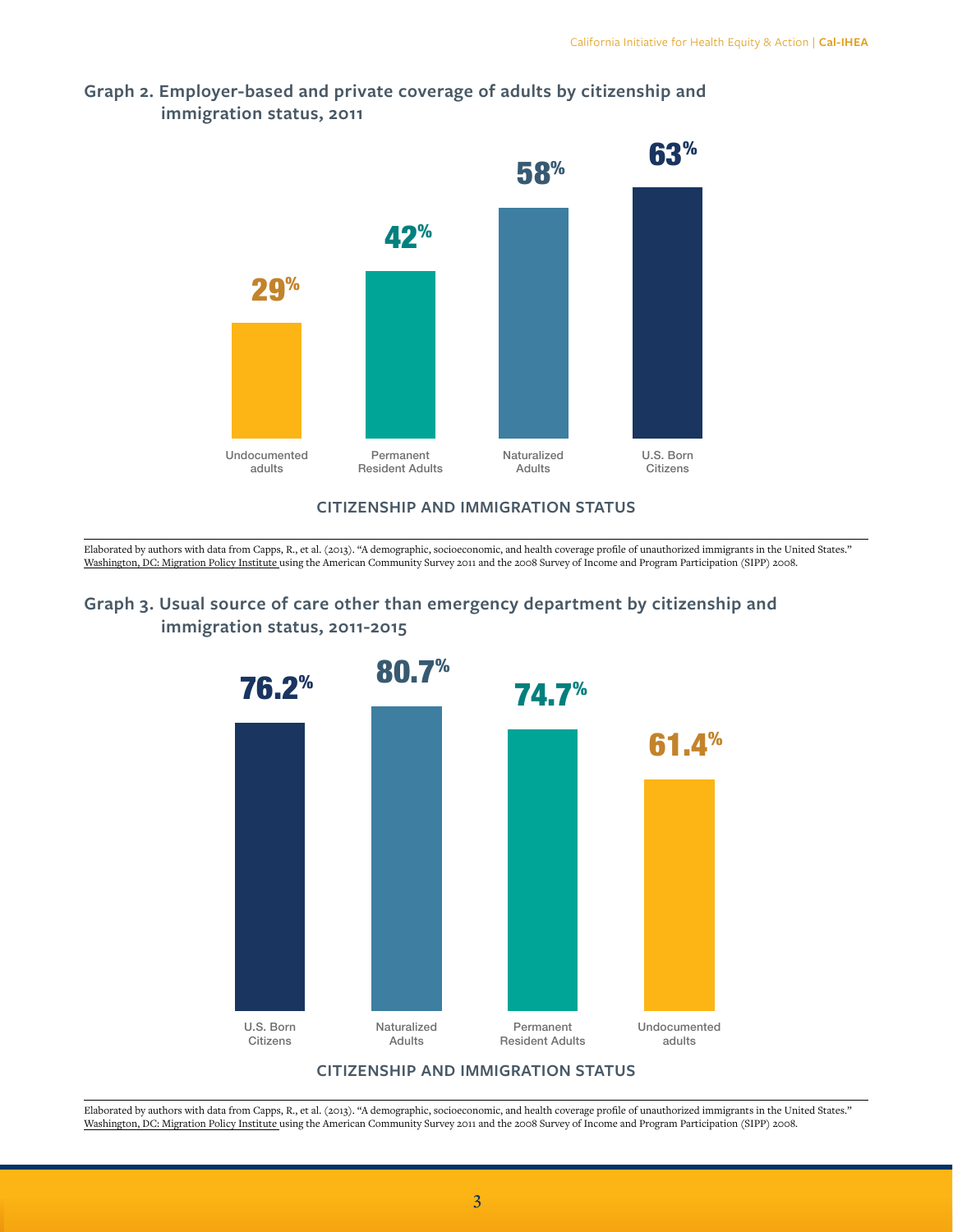in only 20 metropolitan areas (11). Approximately 57% undocumented immigrants live in only six states: California, Texas, Florida, New York, New Jersey, and Illinois (12). Undocumented Latino immigrants account for approximately 65% of all undocumented immigrants living in the U.S. (Graph 4) (12).

## **EMTALA AND HEALTH CARE FOR THE UNDOCUMENTED**

Since 1986, the Emergency Medical Treatment and Labor Act (EMTALA) ensures that emergency services are available to anyone in need, regardless of patient insurance status, national origin, and ability to pay. Under this federal law, hospital emergency departments are required to screen and stabilize all patients that seek emergency care (13, 14). Emergency care plays a critical role on local and state services available to undocumented immigrants (15). As a consequence, undocumented immigrants rely heavily on safety-net providers, emergency care, and federally qualified health centers (FQHCs) and other community clinics (16).

## **POLICY OPTIONS**

We reviewed some of the existing programs and actions that expand health access to undocumented immigrants. Our search included comprehensive and emergency coverage, targeted services on specific populations, such as those for pregnant women and children, and free or lower cost options such as those carried out by FQHCs.

We classified the reviewed mechanisms in the following categories:

- 1) State initiatives
- 2) Local/county initiatives
- 3) Partnerships with consular authorities and community organizations

#### **1 STATE INITIATIVES**

**Description:** These actions are implemented by **state governments** and can be classified into three groups: 1) State programs that extend eligibility criteria to



#### **Graph 4. Country of origin of undocumented immigrants in the Unites States, 2017**

Source: Krogstad J.M, et al. (2019). "5 facts about illegal immigration in the U.S.." FACTANK News in the Numbers. Retrieved 08/16, 2019, from [https://www.pewresearch.org/](https://www.pewresearch.org/fact-tank/2019/06/12/5-facts-about-illegal-immigration-in-the-u-s/) [fact-tank/2019/06/12/5-facts-about-illegal-immigration-in-the-u-s/](https://www.pewresearch.org/fact-tank/2019/06/12/5-facts-about-illegal-immigration-in-the-u-s/). Estimations carried out by Pew Research Center based on augmented U.S. Census Bureau data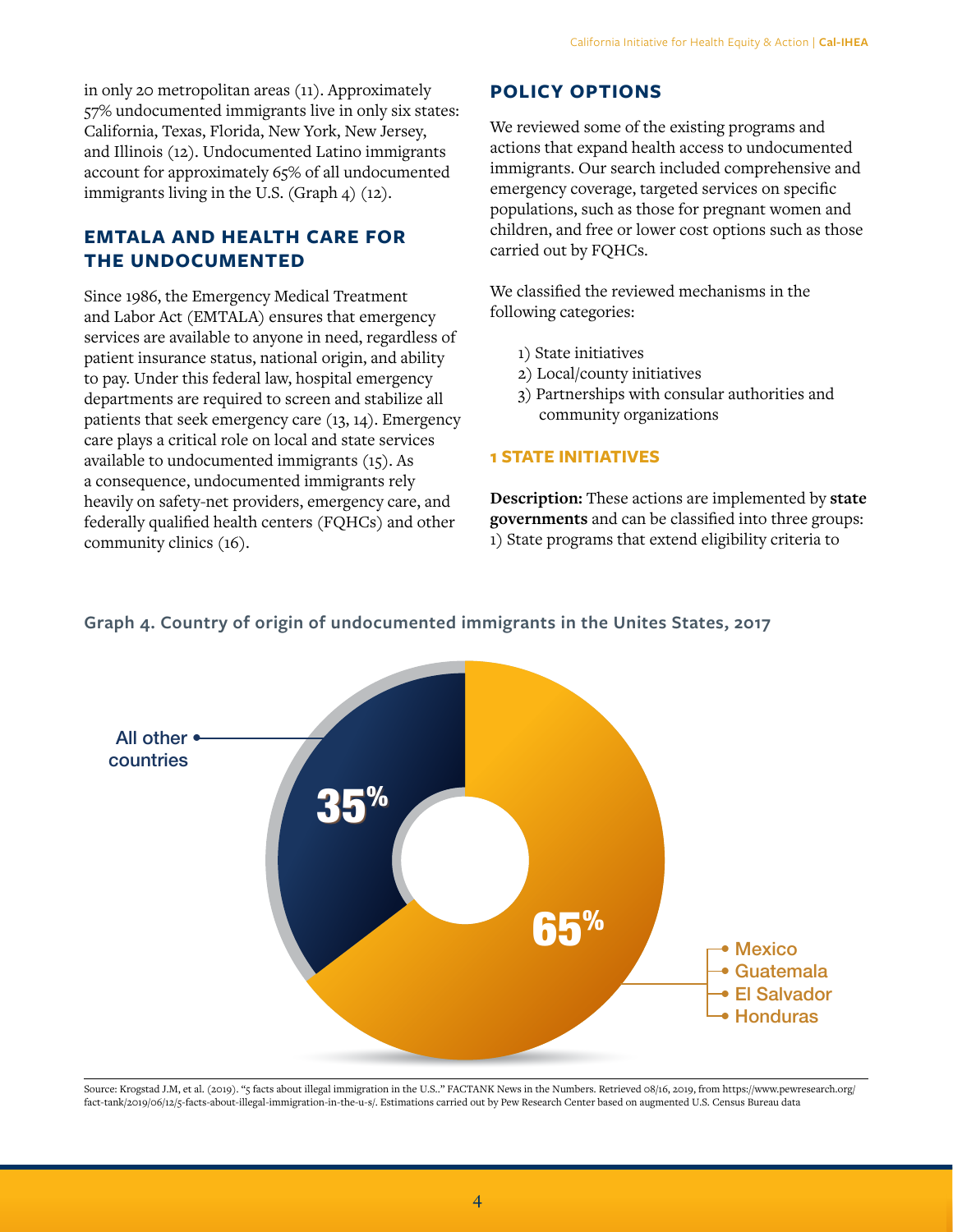the local Medicaid programs, either extending full scope Medicaid, emergency Medicaid, or Children's Health Insurance Program (CHIP). These initiatives are financed through a mix of federal and state funds or exclusively through state funds. Since 2002, 16 states have adopted the option to provide prenatal care to women by extending CHIP to their unborn child, regardless of the mother's immigration status (17). For all states (even those that have not expanded Medicaid), waivers can be requested to use state and federal funds to pay for uncompensated care, 3) ESRD treatment initiatives.

## **1.1 STATE PROGRAMS THAT EXTEND MEDICAID ELIGIBILITY**

#### **California**

The Department of Health Care Services coordinates a series of programs that are available to deliver care to undocumented immigrants and other underserved populations:

- Medi-Cal Access Program (MCAP) is a lowcost health insurance coverage for uninsured, middle income pregnant women. Benefits include maternity care, preventive care, hospital services, diagnostic services, prescription drugs, emergency care and medical transportation.
- Health for All Kids is an expansion of full scope Medi-Cal for low-income children under 19 years old, regardless of immigration status. This includes medical, dental, mental health, and vision benefits.
- Medi-Cal expansion was recently extended to benefit adults up to 25 years of age. With this expansion, low-income young adults under 26 years of age would have access to full scope Medi-Cal.
- Emergency-only Medi-Cal or restricted Medi-Cal: limited emergency scope Medi-Cal for adults over the age of 19 and below 138% the Federal Poverty Level (FPL). This program covers emergency care, pregnancy related services, post-partum care, breast and cervical cancer treatments, and kidney dialysis.
- Every Woman Counts (EWC) provides free breast cancer screening, diagnostic, and treatment

services for low-income women under 21 years of age. They must qualify through the Breast and Cervical Cancer Treatment Program.

#### **District of Columbia**

The Department of Health Care Finance coordinates the following programs:

- The DC Healthcare Alliance is a locally funded program that provides medical services for residents ineligible for Medicaid or Medicare. They must be older than 21 years of age and have an income below 200% FPL. This program includes doctor visits, preventive, prenatal care, laboratory services, up to \$1,000 in dental services, and works through managed care.
- Immigrant Children's Program is a locally funded program that provides medical services for residents under 21 years of age and with a household income below 200% FPL. This program includes doctor visits, preventive care, prenatal care, laboratory services, up to \$1,000 in dental services, and is operated through managed care.

#### **Illinois**

The Department of Healthcare and Family Services administers the following programs for state residents, using state funding:

- Moms & Babies is for pregnant women who meet income requirement. This program includes outpatient and inpatient care for women while pregnant, 60 days after giving birth, and the first year of the child's life through "All Kids".
- All Kids includes preventive care for children under 18 years of age and who live in a household with an income under 300% FPL. This program includes doctor visits, hospital stays, prescription drugs, vision care, dental care, and eyeglasses. Premiums and co-payments are determined on a sliding scale.
- Emergency Medicaid provides limited emergency care to undocumented immigrants.

#### **Maryland**

The Local Departments of Social Services under the Maryland Department of Public Health manages the following programs: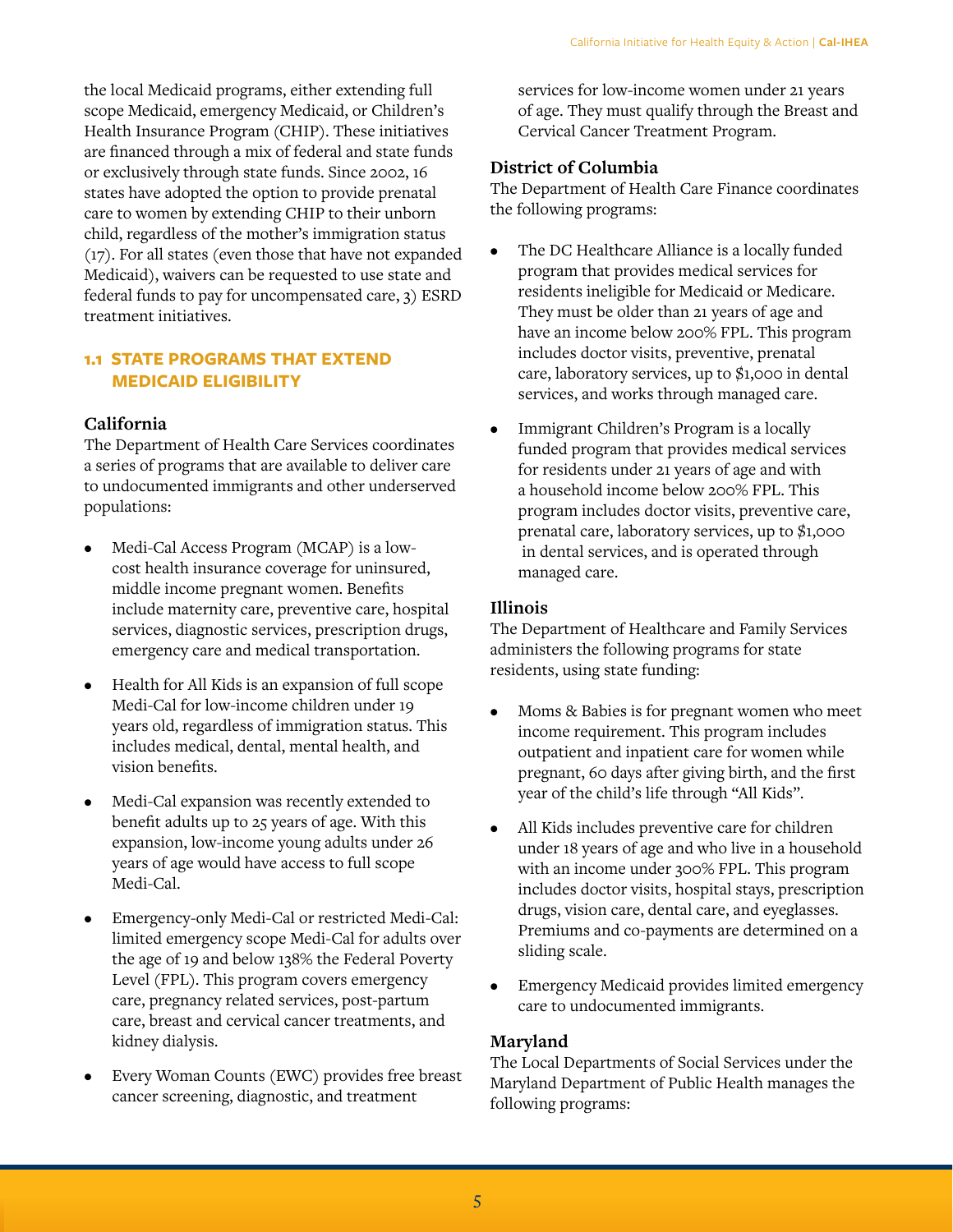- Emergency Medicaid Services available for non-citizens who have not met the 5-year wait that would grant them access to full coverage Medicaid. This program covers emergency services and delivery during pregnancy.
- Children's Medical Services Program (CMS) offers low-cost medical care for children under 21 years of age with chronic conditions and disabilities. This program includes visits to specialists, hospitalization, surgeries, medications, therapies, and laboratory work.

## **Massachusetts**

The following state-funded programs are available to different populations, regardless of immigration status:

- Children's Medical Security Plan (CMSP) is available for uninsured children under 19 years of age who do not qualify for any other MassHealth coverage except MassHealth Limited. This program offers primary and preventive visits, urgent care, laboratory tests, mental health, and pharmacy services with low co-payments.
- MassHealth Limited is for individuals 65 years of age and older who meet income and asset requirements for full coverage MassHealth but cannot access this program due to immigration status. This program covers inpatient hospital emergency services, outpatient emergency services, certain outpatient services provided by community clinics, pharmacy services, and ambulance transportation.
- Health Safety Net are services provided by acute care hospitals and community health centers. They target uninsured and underinsured residents with a family income below the 150% FPL (free) and between 150% FPL and 300% with deductibles on a sliding scale.

#### **Minnesota**

The Medical Assistance Program (MA) funds two programs coordinated by the Department of Human Services:

• CHIP funds the MA for pregnant women up to 60 days after giving birth.

• Emergency Medical Assistance (EMA) provides hospital care for low-income individuals not eligible to MA due to immigration status. This program covers hospital care but could include doctor visits, prescriptions, mental health, and other services.

## **New Mexico**

• Emergency Medicaid Service for Aliens (EMSA) is available for individuals not eligible for Medicaid due to immigration status. This program covers emergency medical bills as well as labor and delivery costs. Newborn Medicaid will cover the children.

## **New York**

This state has a diverse range of options operated by different entities:

- Medicaid covers low-income pregnant women. This includes free health insurance.
- Children Health Plus (CHP) is free or low-cost insurance for children under 19 years of age who do not qualify for Medicaid. Enrollees must be NY residents. This plan is free for individuals with a family income up to 160% FPL and has cost sharing on a sliding scale for those between 222% and 400% FPL. Higher income families pay full price.
- Emergency Medicaid pays for medical costs in the case of an emergency of low-income, undocumented, and temporary immigrants without NY residency.
- The New York City Health and Hospitals Corporation (HHC) offers affordable options for patients who are under or uninsured. This program includes clinic or emergency room visits for adults, children, pregnant women, prescription drugs, and surgery. Co-pays are determined on a sliding scale.
- The Community Health Care Association of New York State (CHNYS) operates Federally Qualified Health Centers (FQHCs) with primary, vision, mental, and dental health care available on a sliding scale.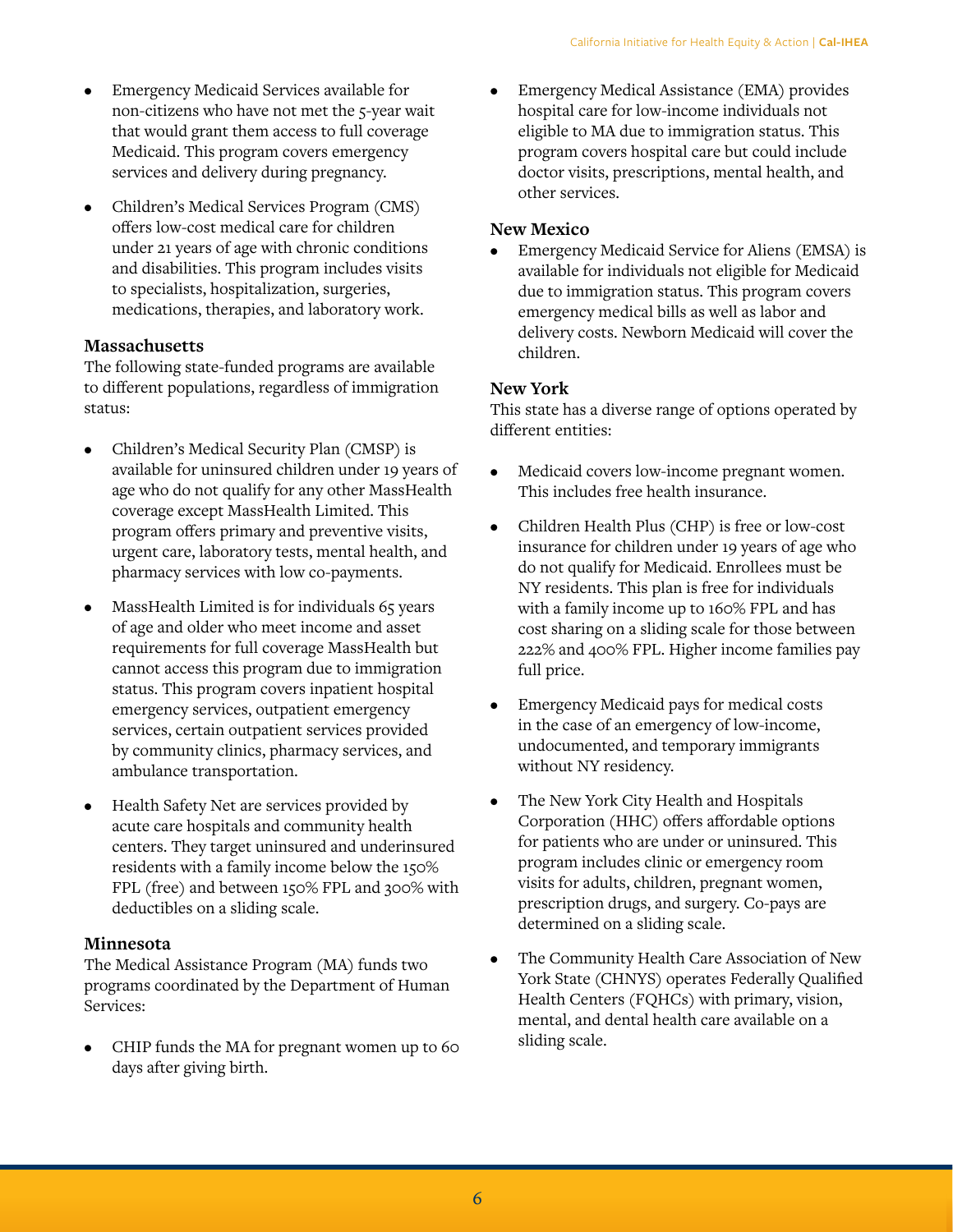## **Texas**

• CHIP Perinatal is for pregnant women who are ineligible for Medicaid with an income up to 202% FPL. This free program funded by the Texas Medicaid & Healthcare Partnership (TMHP) and coordinated by the Texas Health and Human Services includes prenatal doctor visits, prescription drugs, vitamins, labor, delivery and routine checkups.

## **Washington**

- The Washington Apple Health program is an "umbrella" program, managed by the Washington State Health Care Authority, integrating all Washington State medical assistance programs.
- Washington Apple Health for Pregnant Women covers women under 193% FPL, over 19 years of age. This program offers prenatal care, medical, vision, dental care, post-pregnancy follow-up, and one year of full medical care for the newborn.
- Washington Apple Health for Kids covers children under 19 years of age whose families have an income between 210% and 312% FPL. This program includes a low-cost premium for comprehensive care, including hospitalization, doctor visits, screenings, prescription drugs, and outpatient care.
- Alien Emergency Medical (AEM) covers individuals 19 to 64 years of age with emergency care, inpatient hospital admission, outpatient surgery, cancer treatment plan, and dialysis treatment.
- A limited number of individuals can receive in-home, residential or nursing facility care through state-funded long-term services.

## **1.2 WAIVERS FOR UNCOMPENSATED CARE POOLS (UCP)**

**Description:** Uncompensated Care Pools (UCPs) are aimed to help providers defray unpaid health care costs. States with a high share of uninsured individuals depend on these waivers to sustain their safety nets. UCPs fall under the Section 1115 waivers approved by the Centers for Medicare & Medicaid Services (CMS). However, Medicaid guidelines

post-ACA established that these pools should not pay for costs that would be covered under Medicaid expansion provisions since they are aimed at services for uninsured individuals. These waivers are typically approved for five-year periods and can be extended (18). Some states that did not expand Medicaid under the ACA, such as Florida, Texas, Kansas and Tennessee, have been approved to renew Medicaid waivers that include UCP.

As of 2018, the following states have UCPs. Arizona and Hawaii also had them, but they expired in 2017 and 2016, respectively (19):

## **California**

The Safety Net Care Pool (SNCP) initiative is included under the Medi-Cal 2020 Demonstration, which was awarded to the Health and Human Services Agency until December 2020 (20).

## **Florida**

The Low-Income Pool (LIP) is part of the Florida Managed Medical Assistance Demonstration, awarded until June 2022, to ensure continuing support to safety net providers with uncompensated care from uninsured individuals. This included an annual budget of \$1.5 billion (21).

## **Kansas**

The UCP is awarded until December 2023 (22).

## **Massachusetts**

The Uncompensated Care (UCC) pool is part of the MassHealth Demonstration, approved until June 2022 (23).

## **New Mexico**

The UCP waiver allows funds to be used to defray costs of medical services that meet the definition of "medical assistance". The initiative is effective until December 2023 (24).

## **Tennessee**

UCPs are included in the Demonstration project until June 2021 (25).

## **Texas**

Uncompensated Care Pool is included as part of the "Texas Healthcare Transformation and Quality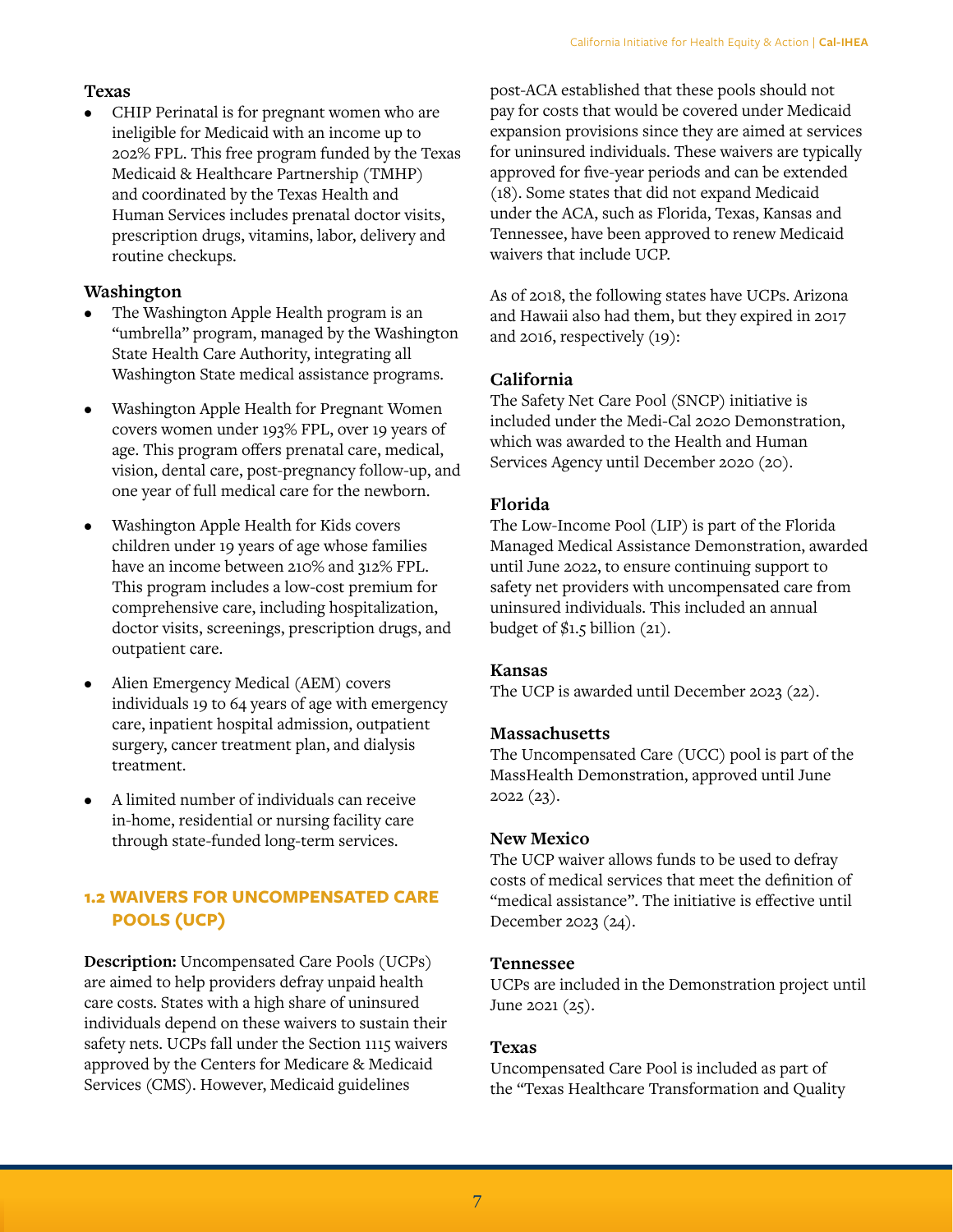Improvement Program" effective until September 2022 with a budget of \$3.1 billion per year the first two years, and allocation subject to a formula for the following years (26).

## **1.3 END-STAGE RENAL DISEASE (ESRD)**

**Description:** The lack of health care continuity of chronic conditions such as diabetes and hypertension among undocumented immigrants has led to the progression of end-stage renal disease (ESRD) among a growing number of undocumented immigrants (27- 29). Approximately 8,000 undocumented immigrants have ESRD in the U.S. (30). Treating these patients with emergency-only hemodialysis is costly and leads to worse health outcomes and quality of life. States and counties should consider offering standard hemodialysis to undocumented immigrants (31), and ideally, kidney transplants (32).

The U.S. provides near-universal coverage treatment for ESRD, mainly through Medicare's End Stage Renal Disease Program. Undocumented immigrants, however, are excluded from this program. Only three options are available to deliver care to undocumented immigrants:

- **1. Long-term scheduled outpatient dialysis** is the standard of care, which involves three weekly sessions. This can be funded through a combination of state and federal funds. If kidney failure is defined by the state as a "permanent emergency" to be covered by Medicaid, patients are allowed to qualify for standard dialysis (33).
- **2. Emergency-only dialysis or "Compassionate dialysis"** means dialyzing a patient when deemed medically necessary, or when patients meet the "critically ill" criteria (29). Research shows that costs associated with this form of dialysis are four times as high as providing outpatient dialysis due to the emergency visits and intensive care unit stay. Inpatient dialysis is also linked to worse health outcomes, such as a higher death rate (34), physical distress, and anxiety (28).
- **3. Kidney transplant.** Even though it is the most cost-effective option, regulations make it difficult for undocumented immigrants to receive kidney transplants (35). Organ transplants are not prohibited for this population, but undocumented

immigrants are unlikely to afford transplant costs and post-care costs. Even for emergency treatment reimbursements under EMTALA, the Centers for Medicare and Medicaid (CMS) explicitly restate that the definition of emergency care cannot include organ transplantation (29). However, several factors can justify state governments to consider provisions for kidney transplants for undocumented immigrants. Undocumented immigrants treated with dialysis in the U.S. are relatively young and healthy. They are also more likely to have a potential living kidney donor, representing a cost-savings opportunity to reduce costs of ESRD care (36). Illinois became the first state to provide kidney transplantations for undocumented immigrants through the Medicaid state program.

## **STATE VARIATION IN ESRD FINANCING FOR UNDOCUMENTED IMMIGRANTS**

Variation in the provision of standard vs emergency hemodialysis is partially driven by care reimbursement. Since undocumented immigrants are excluded from most public insurance options, states receive federal reimbursements if they claim the patient had an emergency medical condition. States have the ability to define which medical conditions constitute an emergency. This leads to state variation in the availability of standard hemodialysis. A recent study found that 22 states do not provide standard hemodialysis through Medicaid reimbursements. In these states, hemodialysis is only available through emergency care. Sixteen states provide standard dialysis through funds other than Medicaid and 12 states provide standard hemodialysis through state reimbursements (see Table 1). In states in which Medicaid does not provide reimbursements for standard outpatient dialysis, patients are forced to repatriate or seek other options such as charity care (29).

Even though a kidney transplant is the most costeffective and socially beneficial option to treat ESRD, only the state of Illinois has passed a law to pay for transplants for undocumented immigrants. Noncitizens with end-stage renal disease who receive emergency renal dialysis and meet state residency and other program rules may receive a kidney transplant.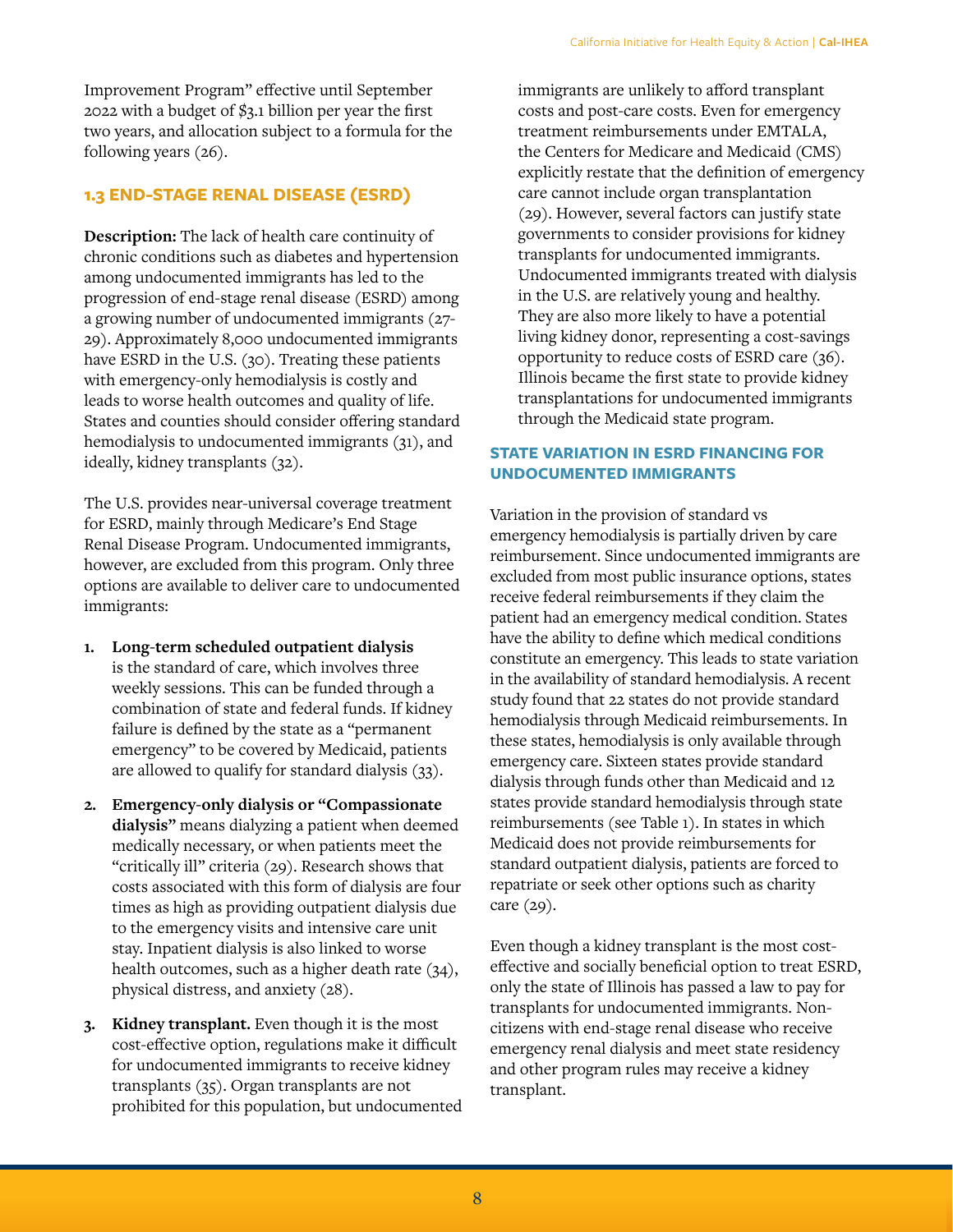**Table 1. Provision of standard outpatient dialysis for undocumented immigrants with end-stage kidney disease (ESKD) in the United States as of March 2019**

| <b>PROVISION OPTION</b>                                             | <b>STATES</b>                                                                                                                                    |
|---------------------------------------------------------------------|--------------------------------------------------------------------------------------------------------------------------------------------------|
| Medicaid provides reimbursement for standard<br>outpatient dialysis | Washington, California, Arizona, Colorado, Minnesota, Wisconsin,<br>Illinois, Pennsylvania, North Carolina, Massachusetts, New York,<br>Virginia |
| Medicaid does not provide reimbursement for                         | Nevada, Alaska, New Mexico, Texas, Nebraska, South Dakota, Iowa,                                                                                 |
| standard outpatient hemodialysis but other                          | Ohio, Mississippi, Louisiana, Florida, Delaware, Maryland, New Jersey,                                                                           |
| available (county, safety-net, charity funds)                       | Maine, Rhode Island                                                                                                                              |
| Medicaid does not provide reimbursement for                         | Oregon, Idaho, Utah, Wyoming, Montana, North Dakota, Kansas,                                                                                     |
| standard outpatient reimbursement and no other                      | Oklahoma, Arkansas, Missouri, Indiana, Tennessee, Michigan,                                                                                      |
| funds were identifies                                               | Kentucky, West Virginia, Alabama, Georgia, South Carolina                                                                                        |

Source: Cervantes, L., et al. (2019). "The Status of Provision of Standard Outpatient Dialysis for US Undocumented Immigrants with ESKD." Clinical Journal of the American Society of Nephrology: CJN-03460319.

#### **LESSONS AND HIGHLIGHTS**

The lack of a national policy to provide access to health care for undocumented immigrants has led states to tailor programs that meet their population's needs through the expansion of Medicaid programs and CHIP.

To expand eligibility beyond that determined by Medicaid and CHIP, states can use a Section 1115 Demonstration waiver, which has to be approved by the Centers for Medicare and Medicaid Services (CMS). This option has motivated states to develop innovative options to expand care to undocumented immigrants. Different options area available across states. For example, as of 2020, California will provide full scope Medi-Cal to pregnant women, children and adults up to 25 years of age, making it the most inclusive state. Other states are more restrictive, such as Texas, which only provides care for undocumented pregnant women and New Mexico, which only provides the emergency care option. Other states, such as Washington or New York that have a broad set of options for pregnant women, children under 19 years old, emergency services, and state-funded long-term services.

The use of waivers to create uncompensated care pools that allow paying for costs of the uninsured has also been an option used to fund services for undocumented immigrants, even in states that did not expand Medicaid under the ACA. This option currently exists in California, Florida, Kansas, Massachusetts, New Mexico, Tennessee, and Texas.

ESRD is an expensive health condition that is growing among undocumented immigrants. States that provide inclusive care, such as California or Washington, also provide standard treatment for ESRD. Kidney transplants, however, is the most costeffective treatment. Illinois is the first state to cover the cost of kidney transplants for undocumented immigrants. However, even in restrictive states such as Texas and Florida, non-state funds have been mobilized to provide scheduled dialysis as opposed to only treating ESRD through emergency dialysis like in Arkansas or Tennessee.

In the absence of any inclusive policies for undocumented immigrants at the federal level, states can use their own resources, funds and/or establish partnerships with community organizations and FQHCs to devise innovative policy options that allow them to provide free or low-cost medical care to undocumented immigrants.

#### **CASE STUDIES**

#### **CASE 1**

State initiatives: California expands Medi-Cal to adults under 26 years old and reinstates the individual mandate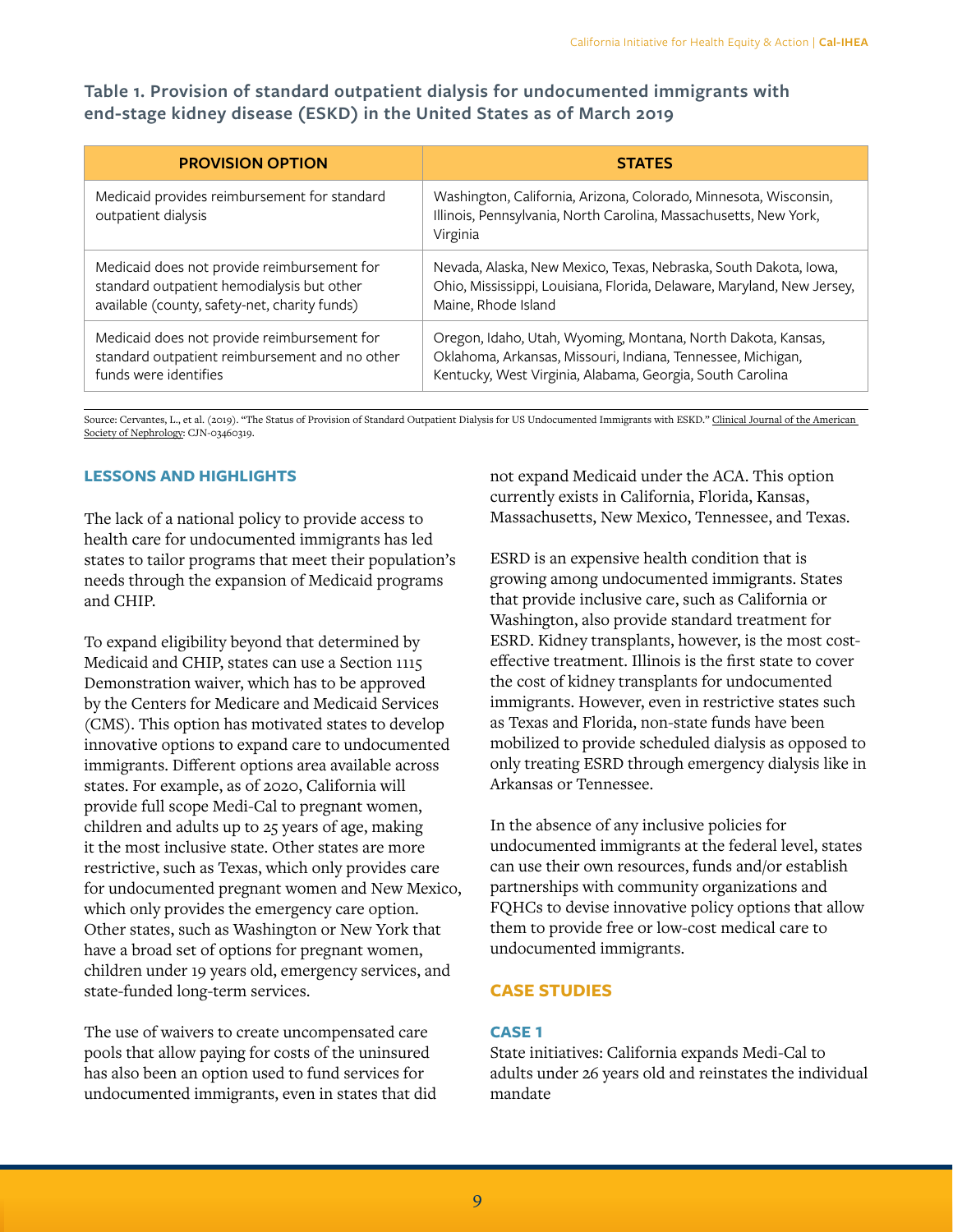**What is it?** The state legislature would allow 19 to 25-year-old undocumented residents to receive full scope Medi-Cal.

In June 2019, the California state legislature approved a budget that exands health care access to undocumented immigrants. This provision consists in the state expansion of full scope Medicaid coverage to low-income adults under 26 years of age, regardless of immigration status. According to the budget summary, this provision will cost \$98 million during the first year (37).

#### **How will this be funded?**

This action in the State 2019-20 budget will be partially funded through the restoration of an Individual Mandate, i.e. penalties paid by state residents who forego health insurance coverage, similar to the federal penalty considered under the ACA (38).

According to Senate Bill No.78 (SB-78 Health), the bill creates the Minimum Essential Coverage Individual mandate to require an individual who is a California resident to ensure that the individual, and any spouse or dependent, maintains essential coverage for each month. An Individual Shared Responsibility Penalty will be imposed for failing to comply with the mandate, defined and collected by the Franchise Tax Board in collaboration with Covered California (39). These measures will go into effect in January 1st, 2020.

#### **Can other states follow the lead?**

After the ACA's individual mandate was repealed by Congress and eliminated in 2019, lawmakers in the states of California, District of Columbia, New Jersey, Rhode Island, and Vermont introduced legislative actions to adopt state individual mandates. Massachusetts already had a mandate approved before the ACA implementation. Each state mandate is effective between 2019 and 2020 with varying penalties. Health insurance mandates incentivize healthy individuals to purchase health coverage in the marketplace (40). These contributions improve risks pooling and contribute to health insurance affordability. State governments are able to impose financial penalties on those who forego the insurance mandate, providing additional revenues that could be redirected toward actions

such as the Medi-Cal expansion for undocumented young adults in California.

#### **CASE 2**

State initiatives: Illinois' innovated ESRD treatment by paying for kidney transplants

**What:** In 2014, Illinois started to fund kidney transplants for undocumented patients.

Illinois has long been a pioneer in providing treatment for ESRD. In 1967 it started providing dialysis coverage for uninsured patients who were not eligible for Medicaid coverage using state funds under the State Chronic Renal Disease Program. Kidney transplants, however, were excluded. As of 2014, Illinois is the first state to provide kidney transplants for undocumented immigrants.

#### **What the rules look like?**

The Department of Healthcare and Family Services pays for all pre-transplant, donor and post-transplant costs who are already receiving state-funded scheduled hemodialysis. Routine primary and preventive care and care related to other medical conditions, however, are not included in this benefit.

#### **Who is eligible?**

The benefit is available to uninsured patients who are in the state-funded dialysis program. They must provide annual proof of residence.

#### **Factors that contributed to this innovative effort**

This treatment option was possible due to different factors, legislative actions, coalitions between the medical community and legislators, and a campaign to incentivize organ donation.

- *• Driver's licenses expansion:* As of 2014, undocumented drivers were able to apply for state driver's licenses in Illinois. An organ donation campaign was launched to incentivize organ donation among this population. As part of the campaign, one of the promises was to work on behalf of undocumented patients in need of transplants. A similar campaign took place in California through the organization Donate Life California.
- *• State taskforce:* The Illinois House Joint Resolution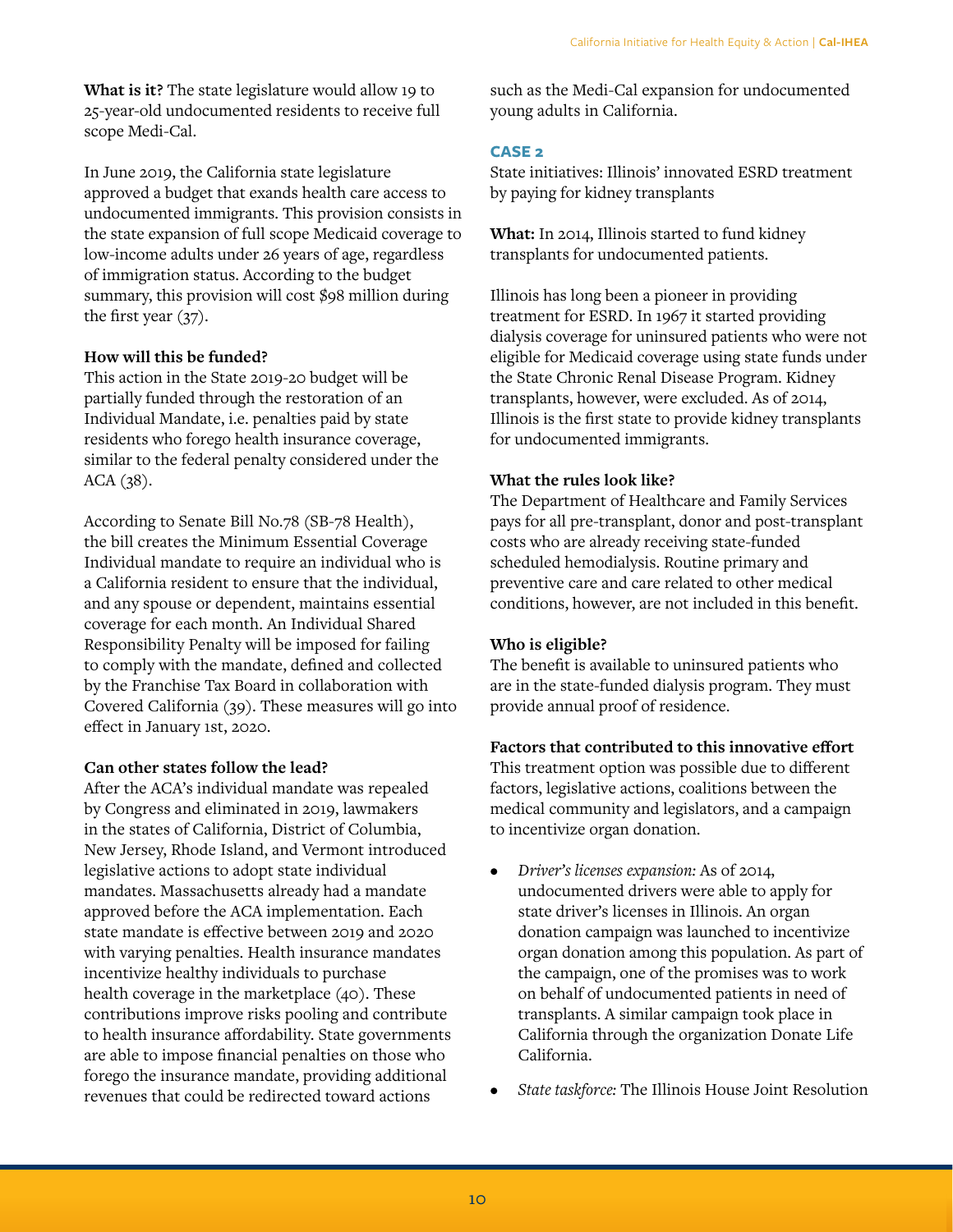98, adopted May 21, 2014, created the Illinois Taskforce on Organ Transplantation for the Uninsured to propose policy recommendations regarding access to kidney transplants for the uninsured. This task force made the case for covering transplants for undocumented immigrants (41). The cost savings of organ transplants compared to standard of emergency dialysis was an important decision-making factor.

*• Legislative actions:* A series of bills proposed to expand coverage for kidney transplantation to undocumented immigrants. First, the Illinois Senate Bill 741 (SB 741) passed in 2014, was an omnibus bill that overhauled the Medicaid program, including: "Coverage for kidney transplantations for noncitizens with end-stage renal disease who are otherwise not eligible for Medicaid coverage, with some restrictions"(42). Coverage is under a special program coordinated by the Department of Healthcare and Medical Services (43). SB 741 was the legislative mechanism that allowed Illinois to extend Medicaid coverage to low-income adults, using \$400 million in new federal funding provided under the ACA. Members of the medical community drafted the bill with Assemblywoman Cynthia Soto, a member of the Latino Caucus, who was able to obtain bipartisan support given that successful transplantation would decrease the cost of the state's emergency dialysis program.

#### **SUMMARY OF STATE POLICY OPTIONS**

State governments across the U.S. can learn from a variety of programs implemented across the U.S. to deliver different combinations of health care services to undocumented immigrants. Figure 1 summarizes the different policy option for state governments based on two criteria: potential coverage in the horizontal axis and cost-effectiveness in the vertical axis. For example, a policy such as Emergency Medicaid would provide basic services since it would stabilize patients who visit the emergency department. This option, however, is less cost effective since continuity of care is often missing in the case of uninsured undocumented immigrants. Offering child and maternal coverage through Medicaid or CHIP would represent an improvement

in terms of coverage and cost-effectiveness. Full scope Medicaid, however, would be preferred solution since it would provide comprehensive coverage and in the long-term it would be the most cost effective compared to more restrictive coverage options. Likewise, a policy such as kidney transplants is highly cost effective due to the cost savings from administering dialysis, increased life expectancy and patient's quality of life. In terms of coverage, kidney transplants would be more advanced compared to dialysis, although scheduled dialysis would be more cost effective compared to emergency dialysis. These policy options, however, need to be evaluated in terms of the political realities and budget constraints in each particular state.

## **Figure 1. Cost-effectiveness and coverage of state policy options**



Source: Elaborated by authors.

#### **2. LOCAL/COUNTY INITIATIVES**

**Description:** Programs from counties and cities to expand coverage for undocumented immigrants can be categorized into two groups: 1) the medical home model (MyHealthLA, Healthy San Francisco, NYC Care), 2) county programs in partnerships with Federally Qualified Health Clinics (FQHC) or other community clinics. These efforts are mostly funded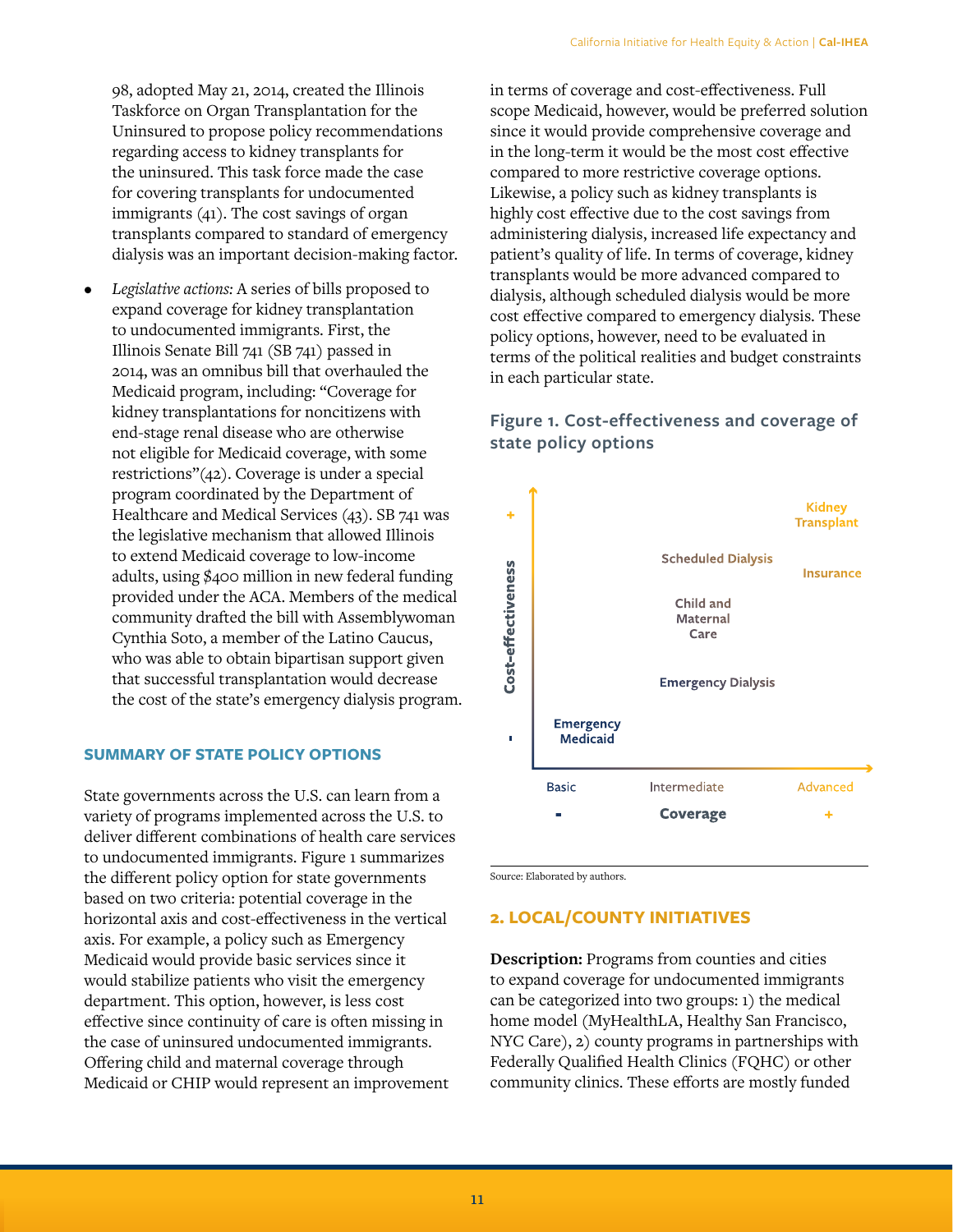through a state, county, charity mix, and operated by government and community organizations.

#### **2.1 THE MEDICAL HOME MODEL**

The concept of a medical home has been important in program design, to offer services to adults who are ineligible for Medicaid and insurance subsidies. A medical home is a new model of primary care delivery that improves health care continuity by coordinating quality care for patients with one or multiple health conditions. Some medical homes adjust to different cultural and linguistic needs of undocumented immigrants and help them navigate the health care system. Patients have assigned locations for specialty care and emergency services, allowing streamlining of these services (44).

#### **CALIFORNIA**

## **Los Angeles- MyHealthLA (MHLA)**

This program is the successor to "Healthy Way L.A.", which was previously used to reimburse clinics that provided emergency care to uninsured patients. My Health LA (MHLA) was launched in 2014 to provide no-cost health care for uninsured low-income residents in Los Angeles County who were ineligible for other types of health care coverage. MHLA care is delivered using a patient-centered medical home model, which coordinates access to health care and hospital services. This program is open for adults, 19 years of age and older, with an income under the 138% FPL. While this program is not comparable to health insurance coverage, it covers primary care and health screenings, provides health information and advice, specialty care at the Department of Health Services (DHS), hospital inpatient, urgent and emergency care at DHS clinics and hospitals, prescription drugs, and substance abuse treatment services (provided by the Mental Health and Public Health Departments). Health care is only available in a network of approximately 200 clinics, urgent care centers, and county facilities. The LA County Department of Health directly administers this program and reimburses medical homes through capitated payments. Patients sign-up directly at

the clinics and are removed from the program if they become eligible for other forms of coverage. Participants are required to renew their MHLA coverage every year (44).

## **San Francisco- Healthy San Francisco (HSF)**

- In 2006, employers with more than 20 workers were required to provide employer-sponsored health insurance or contribute funds toward health care costs. A portion of these funds was used to establish Healthy San Francisco (HSF). This program has been recognized as a pioneer of coordinated and comprehensive care for the uninsured. Funding consists of city and federal funds, patient co-payments, and penalties paid by businesses that do not comply with the employer mandate.
- Participants have access to a medical home for primary and preventive services and a designated site for specialty care and emergency services. Healthy SF is coordinated by the San Francisco Department of Public health (SFDPH) and pays providers through capitation per person enrolled. Eligibility requirements include an income of below 500% FPL, be a resident of San Francisco, not eligible for other forms of insurance, and at least 18 years of age. Participants pay quarterly fees based on a sliding scale, and point of service fees can also be charged for specialty care. The provider network includes 33 community clinics that work as medical homes, a public hospital, a nursing facility, and non-profit hospitals (44).

## **Health Program of Alameda County (HealthPAC)**

• This is a program operated by the Alameda County Health Care Services Agency that delivers health care to uninsured residents through a network of community clinics. Participants must be residents of Alameda County, ineligible for other health coverage programs, and have an income under 200% FPL. This program also operates through the medical home model, which coordinates primary, chronic disease, and specialty care at different sites from the Alameda Health System. Co-pays are determined on a sliding scale (45).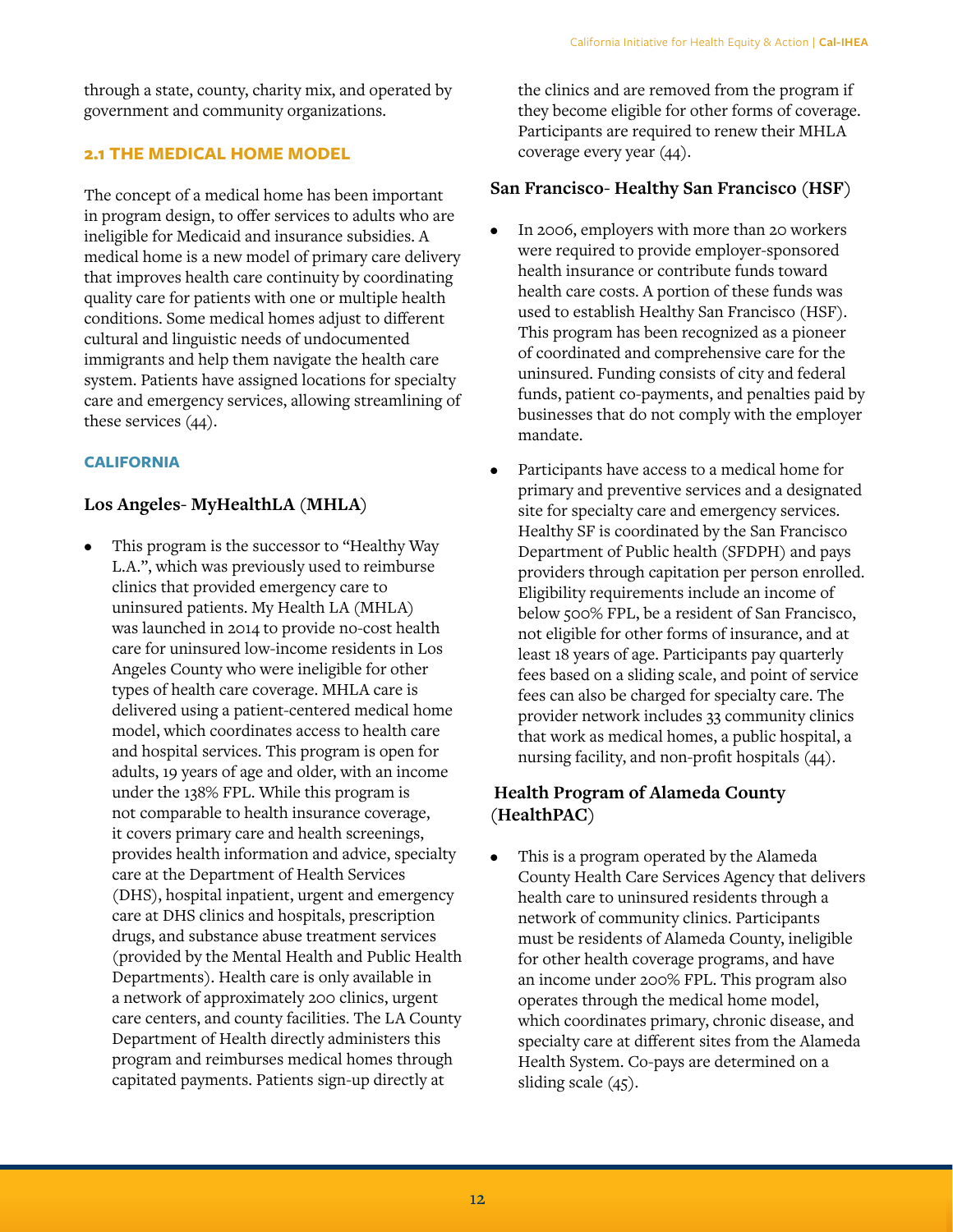| <b>PROGRAM</b>                    | <b>ELIGIBILITY</b>                                 | <b>ADMINISTRATOR</b>                                       | <b>PAYMENTS</b>                                                                                                           | <b>BENEFITS AND PROVISION</b>                                                                                                                                                                                                       |
|-----------------------------------|----------------------------------------------------|------------------------------------------------------------|---------------------------------------------------------------------------------------------------------------------------|-------------------------------------------------------------------------------------------------------------------------------------------------------------------------------------------------------------------------------------|
| Healthy<br>San Francisco<br>(HSF) | Up to 500% FPL<br>SF resident<br>Age 18+           | San Francisco<br>Department of<br>Public Health<br>(SFDPH) | Capitated<br>payments to<br>medical homes,<br>quarterly user<br>fees on a sliding<br>scale and also for<br>specialty care | Primary and preventive care (at<br>medical home), specialty care (not-<br>for profit hospitals), emergency<br>care, urgent care, ambulatory<br>services, hospital care, pharmacy,<br>mental health, addictions,<br>laboratory tests |
| My Health LA<br>(MHLA)            | Up to 138% FPL<br>LA county<br>resident<br>Age 19+ | Los Angeles County<br>Department of<br>Health (LACDHS)     | Capitated<br>payments to<br>medical homes.<br>Care is free to<br>participants                                             | Primary care and screenings<br>(medical homes), specialty<br>and emergency care at<br>LACDHS facilities, not included<br>but sometimes available<br>reimbursements for dental care,<br>prescription medicines                       |
| NYC Care                          | Living in NYC for<br>$6 +$ months                  | NYC Health +<br>Hospitals                                  | Participants pay<br>fees on a sliding<br>scale based on<br>income                                                         | Primary and preventive care<br>(medical home), specialty care<br>and behavioral health (referral),<br>women's health, emergency care,<br>vision care                                                                                |

## **Table 2. Summary of details of the largest medical home programs**

Sources: Rojas, D. and M. Dietz (2016). "Providing health care to undocumented residents: program details and lessons learned from three California county health programs." University of California, Berkeley Center for Labor Research and Education, NYC Health + Hospitals, N. H. (2019). "Your key to the city's health care." NYC Care.

#### **Contra Costa CARES**

This program offers free primary care, evaluations, laboratory tests, and radiology. To be eligible, patients must be adults older than 19 years of age and county residents with a family income below 138% FPL. Individuals can enroll at one of three medical homes. Contra Costa Health Plan pays health care providers on a capitated basis. This program started operation in November 2015 with combined funds from Contra Costa County, Kaiser Permanente, John Muir Health, and Sutter Delta Medical Center. CARES partners with Operation Access for specialty care (46).

#### **NEW YORK**

**• NYC Care**

Since May 2019, this program offers low-cost health care through the NYC Health + Hospitals system to individuals who have been lived in New York City for at least six months. Enrolled individuals receive a membership card in the

mail. Fees are paid at the point of service on a sliding scale. This program includes primary and preventive care, behavioral health and substance abuse, specialty care, and low-cost medications. Services are delivered in community-based centers or hospitals within the NYC Health + Hospitals network (47).

## **2.2. COUNTY PROGRAMS IN PARTNERSHIP WITH FQHCS AND OTHER COMMUNITY CLINICS**

#### **Sacramento**

The Healthy Partners Program in Sacramento provides free primary, preventive health care services and low-cost medications to low-income adults in Sacramento County. Services are delivered at the Sacramento County Health Center and administered by the Sacramento County Department of Health Services (48).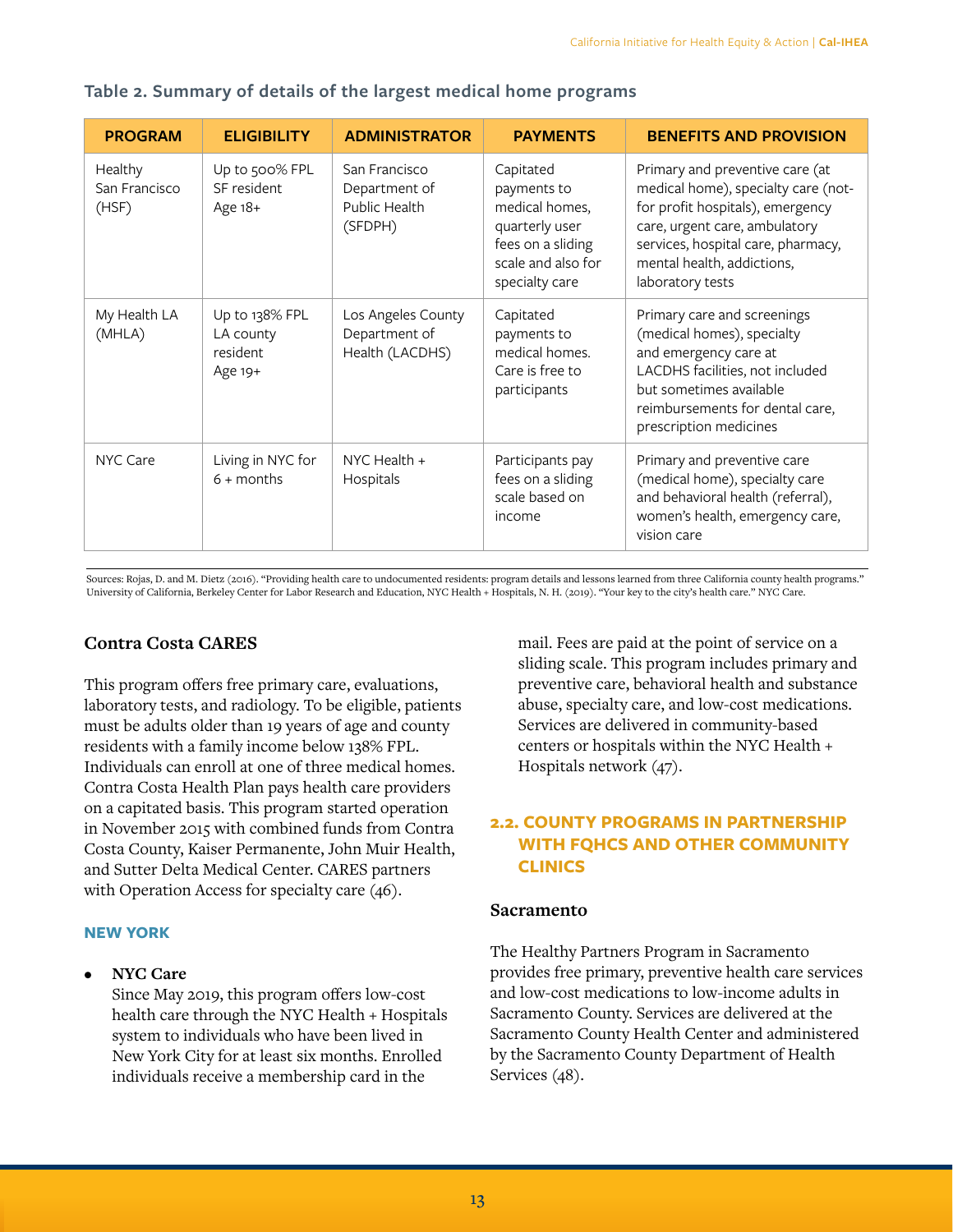## **Ventura**

The Ventura County Health Care Agency provides a discount program for clinic, hospital, urgent, and emergency care at the Agency's clinics. Patients with incomes below 200% FPL are eligible for a Sliding Fee Discount Payment Program (SFDP) while those under 350% FPL are eligible for the Charity Care Program (49).

## **The County Medical Services Program (CMSP): a multi-county program**

The County Medical Services Program (CMSP) is a multi-county safety net program created in 1983 in California to help meet medical needs of adults left out of other public coverage options in rural counties (44). The State Program Realignment and County general-purpose revenue provide funds to operate this program. Two options are available to undocumented adults between 21 and 64 years old:

Emergency services for a period of six months only for undocumented individuals 21 to 64 years of age at Advanced Medical Management and MedImpact providers (50).

The Path to Health Project provides supplemental health services to adults older than 21 years of age who are enrolled in Emergency Medi-Cal who reside in the following counties: Butte, Colusa, Glenn, Sutter, Tehana & Yuba, Marin, Yolo, Solano, Marin, Napa, Sonoma, San Benito and Shasta. In a second phase, services would expand to additional counties. The coverage of this program includes mental health screenings, addiction treatment, preventive health screenings, laboratory tests, primary care visits and low-cost prescription medications. The implementation of this program is ongoing and is expected to conclude in June 2021 (51).

#### **LESSONS AND HIGHLIGHTS**

Since 2006, different local governments in California have adopted the medical home model to provide health care to undocumented immigrants. More recently, New York City has adopted a similar program. A medical home makes it easier to offer continuity of care to undocumented immigrants and

other uninsured individuals. Each medical home model includes different coverage options and uses different cost sharing schemes, adapting to county resources and coverage network. For example, MyHealthLA is free of charge but offers fewer services compared to Healthy San Francisco, which works on a sliding scale.

Less populated counties can build partnerships with networks of community clinics. For example, in Ventura County, the county's medical infrastructure is used, and enrollees must pay on a sliding scale if they are ineligible for charity care.

A County Medical Services Program-like program could be an option for states with a high rural undocumented population. Enrollees receive health coverage through community clinics that provide cost-effective health services not covered by Emergency Medicaid such as mental health screenings, addiction treatment, preventive health screenings, primary care visits, and low-cost prescription medications.

As in the case of state initiatives, counties have the flexibility to decide their policies' coverage scope and to tailor their programs based on population needs, as well as availability of human and financial resources. Partnerships and collaboration among government, community organizations, and stakeholders is crucial for the operation of these programs.

## **3. PARTNERSHIPS WITH CONSULAR AUTHORITIES AND COMMUNITY ORGANIZATIONS**

Description: Collaborations between state, local governments, consular authorities, and community organizations on outreach activities can be useful to provide enrollment support or health promotion to undocumented immigrants. The following are a few examples of these initiatives.

## **3.1 PARTNERSHIPS WITH CONSULAR AUTHORITIES**

*• The Ventanillas de Salud* or Health Windows (VDS) program operates in multiple Mexican consulates. This program offers health information and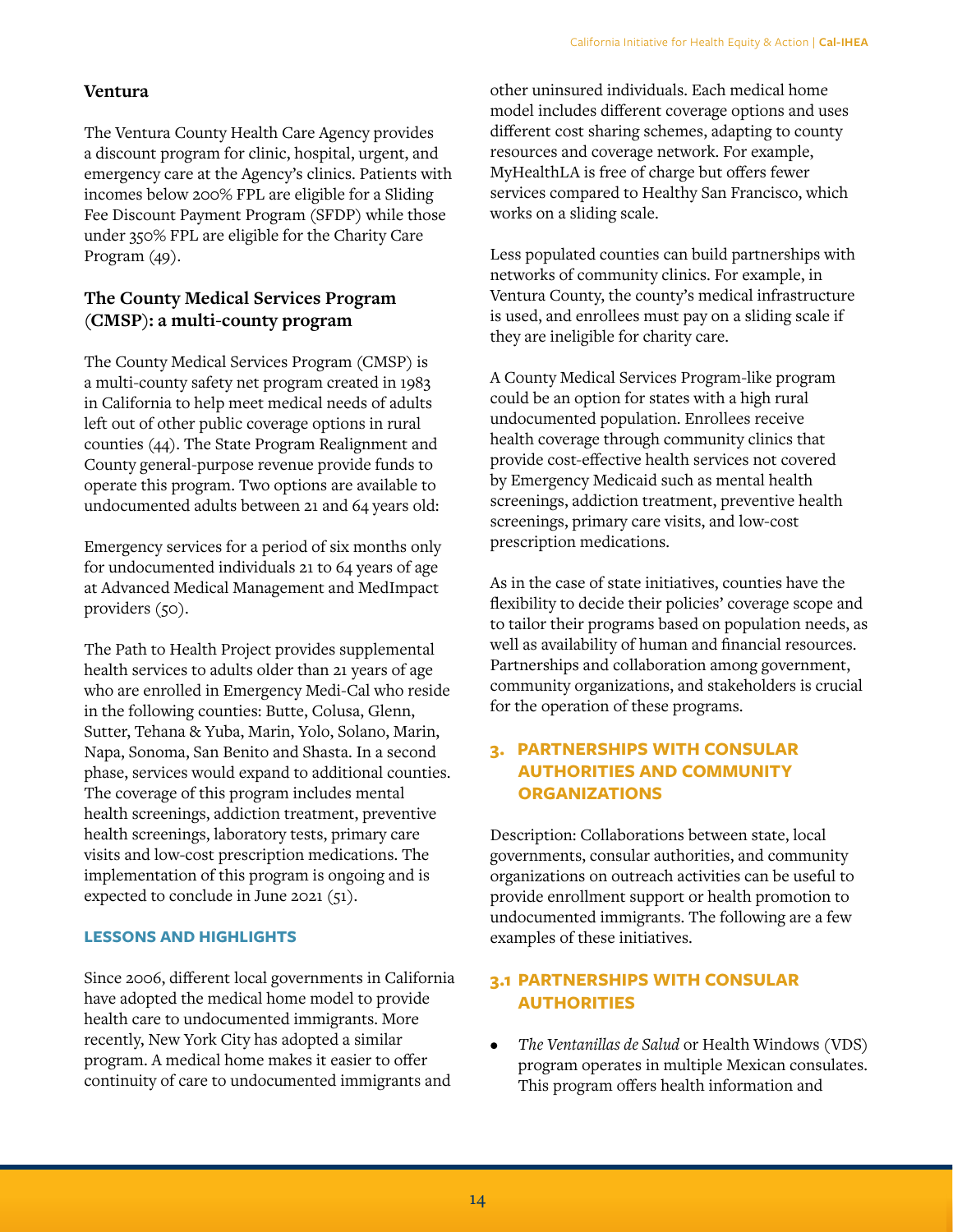referral to available health coverage options for undocumented and other Mexican immigrants and their relatives. The Mexican government funds this program, but local consular offices seek partnerships with local public and private health care organizations to support outreach activities, health care navigation, and referral to local health care services. This program is currently available in the Mexican Consulates located in the states of Washington, Oregon, California, Nevada, Arizona, Utah, Idaho, New Mexico, Colorado, Texas, Nebraska, Kansas, Louisiana, Indiana, Iowa, Minnesota, Wisconsin, Michigan, Georgia, Florida, North Carolina, Virginia, Pennsylvania, New York, and Massachusetts (52). Some of these offices provide on-site screening or mental health services through community partners, and their focus is on preventive care as well as on community outreach. The services and referrals offered by VDS vary by consulate offices.

## **3.2 PARTNERSHIPS WITH COMMUNITY ORGANIZATIONS**

- Multiple community organizations offer partnerships with state and local governments for outreach support and health promotion activities. Some examples of these community organizations are the following:
- The Community Health Partnership (CHP), with activities in Santa Clara and San Mateo in California, advocates for health care options for uninsured individuals and establishes partnerships with public and public organizations to deliver basic health care services (53).
- The Illinois Coalition for Immigrant and Refugee Rights hosts the Immigrant Health Access Initiative (IHAI) to assists with communicating with various health care providers, scheduling appointments, accessing available financial assistance, and providing basic health education programs for undocumented immigrants and other uninsured populations.
- Phoenix Allies for Community Health (PACH) provides free health care services with a focus on primary care services and mostly for chronic

disease management, such as high blood pressure and diabetes. (54).

• The New Mexico Center on Law and Poverty a partners with health specific organizations such as NM Together for Healthcare and Health Action NM, that provide enrollment assistance and outreach (55).

#### **LESSONS AND HIGHLIGHTS**

Local health departments can reach out to the local consulates of the countries of origin of the local undocumented population to build partnerships for outreach and enrollment support, referrals to local health care providers and for health promotion activities.

Local community organizations in areas with high concentration of undocumented immigrants, seek partnerships with state and local governments to offer outreach support and health navigation services, and in some cases deliver basic health services. For example, Phoenix Allies for Community Health (PACH) provides free preventive care and chronic disease management services at a clinic, in a state that does not provide maternal care for undocumented pregnant women. Other community organizations work directly with the community by providing support with enrollment, scheduling and navigation of the health care system. By partnering with community organizations, local governments are able to disseminate existing efforts and build further alliances to extend access to health care for undocumented immigrants.

#### **SUMMARY OF LOCAL/COUNTY POLICY OPTIONS**

Local/county governments can learn from a variety of programs implemented across the U.S. to deliver different bundles of health care services to undocumented immigrants. Figure 2 summarizes the different policy option for local/county governments based on two criteria: potential coverage in the horizontal axis and potential cost in the vertical axis. For example, local/county governments can establish different types of partnerships with FQHCs, other community organizations and even consular authorities to deliver basic public health services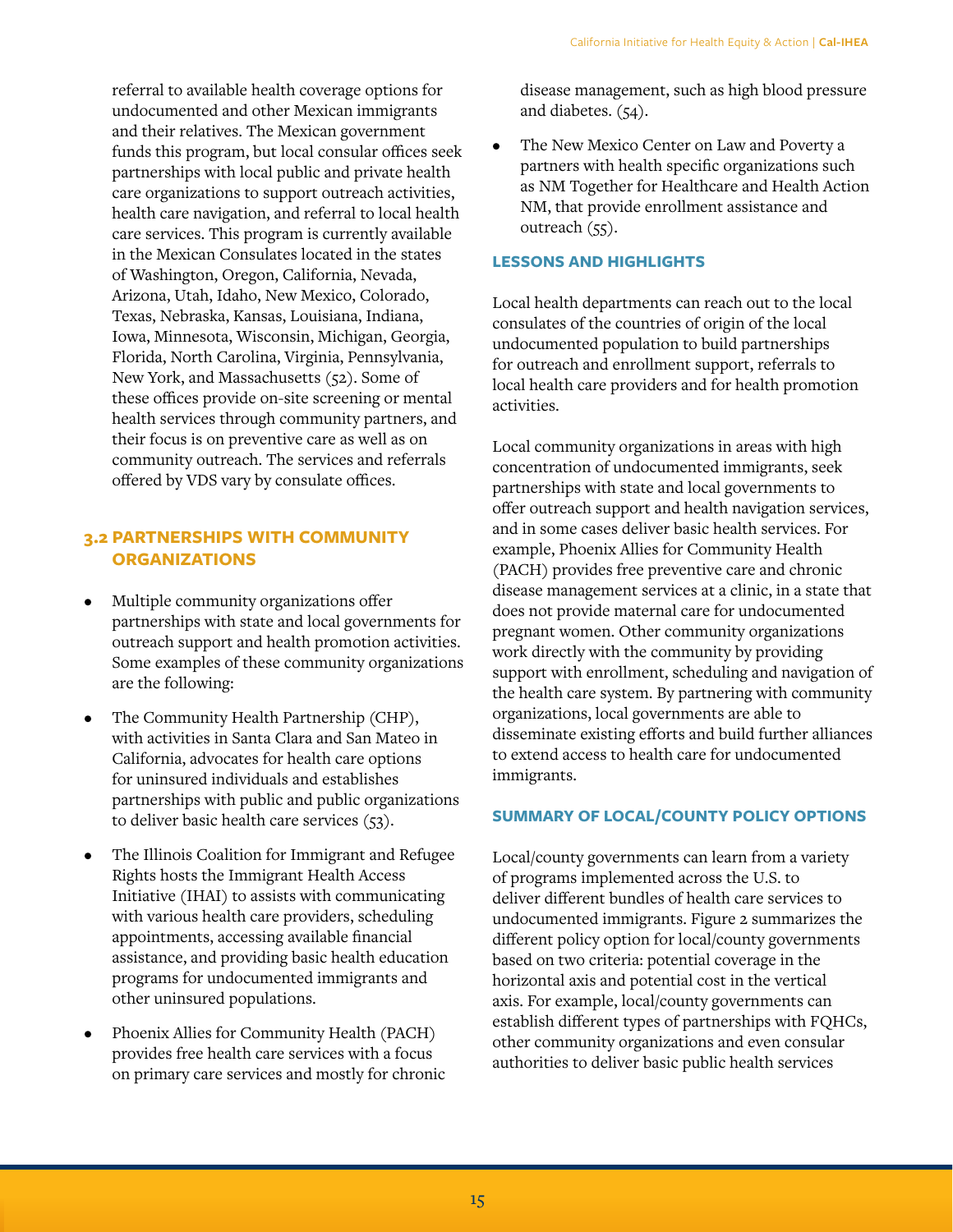to undocumented immigrants. Availability and utilization would influence its cost, as shown in Figure 2, from basic public health services offered by some partnerships with community organizations to a more comprehensive package of services delivered by collaborations between local governments and FQHCs and other community clinics. While this option is likely to cost more, it would provide better access to care to undocumented immigrants. As reviewed in this toolkit, local governments are taking advantage of the medical home model to improve health care delivery to undocumented and other uninsured populations offering better care coordination and navigation services. While coverage and potential cost under the medical home model are likely to be higher compared to other options, it has the potential to deliver better health care coverage. Importantly, while the medical home model is an improvement compared to other limited public health options, it still lags in terms of coverage compared to comprehensive health insurance. As in the case of states, the policy options faced by local/ county governments would have to be responsive to its political and budgetary realities.

## **Figure 2. Cost and coverage of local/county policy options**



Source: Elaborated by authors.

## **POLICY OPTIONS TO EXTEND COVERAGE TO UNDOCUMENTED IMMIGRANTS**

Policymakers and stakeholders in different states and counties across the U.S. have devised policies and programs to partly address the needs of undocumented immigrants and their families (16, 56). These policy innovations take into consideration current funding and eligibility restrictions from federal legislation. The diversity of policies and programs implemented at the state and local level provide an opportunity to identify best practices and new ways of expanding access to care for undocumented immigrants.

The main findings of this toolkit are the following:

- States have certain flexibility to tailor programs to meet the needs of some undocumented immigrants, either through federal or state programs, such as Medicaid and CHIP.
- In the absence of political will to change federal program's rules, state and local governments can use their own funds and/or establish partnerships with private or community organizations.
- The medical home model improves continuity of care. Diverse funding mechanisms are available to create medical homes for undocumented immigrants.
- Partnerships and collaboration between governments, consular authorities and community organizations are necessary to reach out eligible populations.
- Undocumented immigrants rely heavily on safetynet providers such as Federally Qualified Health Clinics (FQHCs).
- Disseminating existing efforts and building partnerships to extend access to health care for undocumented immigrants is useful to identify best practices.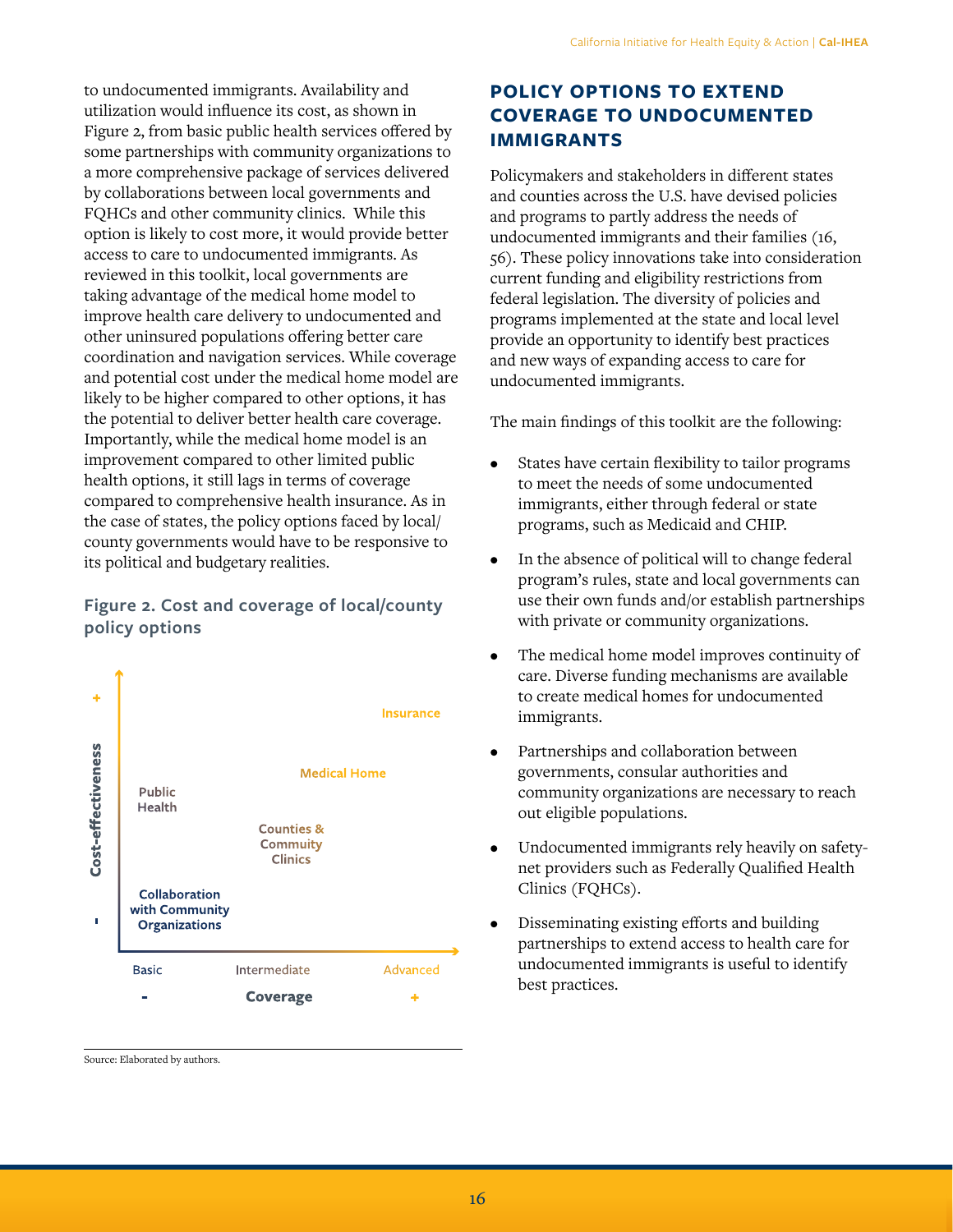## **RESOURCES AND FURTHER READING**

- To get familiar with the different legal issues related to immigrants, and their eligibility of public assistance programs in different states visit the [Health Care](https://www.nilc.org/issues/health-care/) site of the [National Immigration](https://www.nilc.org/)  [Law Center.](https://www.nilc.org/)
- To identify the estimated undocumented population in different states and counties across the U.S. visit the [Unauthorized Immigrant](https://www.migrationpolicy.org/programs/us-immigration-policy-program-data-hub/unauthorized-immigrant-population-profiles)  [Population Profiles](https://www.migrationpolicy.org/programs/us-immigration-policy-program-data-hub/unauthorized-immigrant-population-profiles) site developed by the [Migration Policy Institute](https://www.migrationpolicy.org/). This site uses census information to estimate the countries/regions of origin, insurance access, and language proficiency of the undocumented population.

## **ACKNOWLEDGEMENTS**

Funding for this research was provided by the California Initiative for Health Equity & Action (Cal-IHEA), a statewide health equity research translation center of the University of California. The authors' views and recommendations do not necessarily represent those of Cal-IHEA or the Regents of the University of California.

We are also grateful to the UCLA Latino Politics and Policy Initiative and the Latino Coalition for a Healthy California for their support in the dissemination process.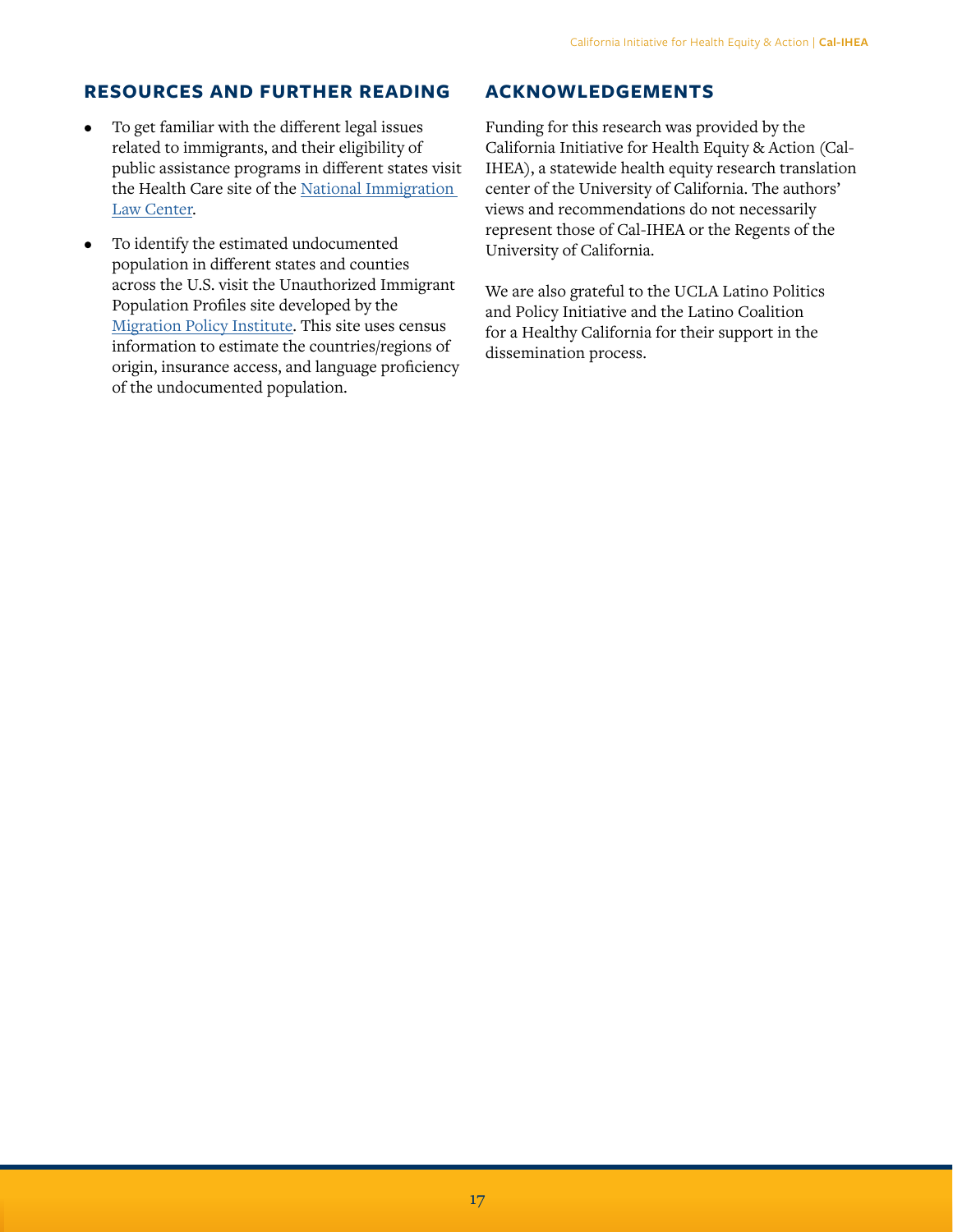## **REFERENCES**

- Artiga S, Díaz M. Health Coverage and Care of Undocumented Immigrants. 2019.
- 2. Becker T, Babey S, Charles S. Still Left Behind: Health Insurance Coverage and Access to Care Among Latinos in California. Los Angeles, Calf: UCLA Center for Health Policy Research 2019.
- 3. KFF. Health Coverage of Immigrants. Kaiser Family Foundation 2019 (February 2019).
- 4. Vargas Bustamante A, Chen J, Fang H, Rizzo JA, Ortega AN. Identifying health insurance predictors and the main reported reasons for being uninsured among US immigrants by legal authorization status. Int J Health Plann Manage. 2014;29(1):e83-e96.
- 5. Bustamante AV, McKenna RM, Viana J, Ortega AN, Chen J. Access-To-Care Differences Between Mexican-Heritage And Other Latinos In California After The Affordable Care Act. Health Affairs. 2018;37(9):1400-8.
- 6. Vargas Bustamante A, Fang H, Garza J, Carter-Pokras O, Wallace SP, Rizzo JA, et al. Variations in Healthcare Access and Utilization Among Mexican Immigrants: The Role of Documentation Status. Journal of Immigrant and Minority Health. 2012;14(1):146-55.
- 7. Ortega AN, McKenna RM, Kemmick Pintor J, Langellier BA, Roby DH, Pourat N, et al. Health Care Access and Physical and Behavioral Health Among Undocumented Latinos in California. Medical care. 2018;56(11):919-26.
- 8. Footracer KG. Immigrant health care in the United States: what ails our system? Journal of the American Academy of PAs. 2009;22(4):33-6.
- 9. Garfield R, Orgera K, Damico A. The Uninsured and the ACA: A Primer-Key Facts about Health Insurance and the Uninsured amidst Changes to the Affordable Care Act. Washington, DC: Kaiser Family Foundation, January. 2019.
- 10. Hamel L, Norton M, Pollitz K, Levitt L, Claxton G, Brodie M. The Burden of Medical Debt: Results from the Kaiser Family Foundation/New York Times Medical Bills Survey. Kaiser Family Foundation. 2016.
- 11. Passel JS, Cohn DV. 20 Metro areas are home to six-in-ten unauthorized immigrants in the U.S. 2019 [Available from: [https://www.pewresearch.](https://www.pewresearch.org/fact-tank/2019/03/11/us-metro-areas-unauthorized-immigrants/)

[org/fact-tank/2019/03/11/us-metro-areas](https://www.pewresearch.org/fact-tank/2019/03/11/us-metro-areas-unauthorized-immigrants/)[unauthorized-immigrants/.](https://www.pewresearch.org/fact-tank/2019/03/11/us-metro-areas-unauthorized-immigrants/)

- 12. Krogstad J.M, Passel JS, Cohn DV. 5 facts about illegal immigration in the U.S. Washington DC: Pew Research Center; 2019 [Available from: [https://www.pewresearch.](https://www.pewresearch.org/fact-tank/2019/06/12/5-facts-about-illegal-immigration-in-the-u-s/) [org/fact-tank/2019/06/12/5-facts-about-illegal](https://www.pewresearch.org/fact-tank/2019/06/12/5-facts-about-illegal-immigration-in-the-u-s/)[immigration-in-the-u-s/](https://www.pewresearch.org/fact-tank/2019/06/12/5-facts-about-illegal-immigration-in-the-u-s/).
- 13. CMS.gov. Emergency Medical Treatment & Labor Act (EMTALA) 2019 [updated 03/26/2012. Available from: [https://www.cms.gov/regulations](https://www.cms.gov/regulations-and-guidance/legislation/emtala/)[and-guidance/legislation/emtala/.](https://www.cms.gov/regulations-and-guidance/legislation/emtala/)
- 14. Physicians ACoE. EMTALA (Emergency Medical Treatment And Labor Act) 2019 [Available from: [http://newsroom.acep.org/2009-01-04-emtala](http://newsroom.acep.org/2009-01-04-emtala-fact-sheet)[fact-sheet](http://newsroom.acep.org/2009-01-04-emtala-fact-sheet).
- 15. Kelley AT, Tipirneni R. Care for undocumented immigrants—rethinking state flexibility in Medicaid waivers. The New England Journal of Medicine. 2018;378(18):1661-3.
- 16. Wallace SP, Torres J, Sadegh-Nobari T, Pourat N, Brown ER. Undocumented immigrants and health care reform. UCLA Center for Health Policy Research. 2012:1-48.
- 17. Brooks T, Roygardner L, Artiga S. Medicaid and CHIP Eligibility, Enrollment, and Cost Sharing Policies as of wJanuary 2019:Findings from a 50-State Survey. 2019.
- 18. Musumeci M, Rudowitz R, Hinton E, Antonisse L, Hall C. Section 1115 Medicaid demonstration waivers: the current landscape of approved and pending waivers. Henry J Kaiser Family Foundation. 2019.
- 19. Associates E. Uncompensated Care Pools 2019 [Available from: [https://eymanlaw.com/](https://eymanlaw.com/uncompensated-care-pools/) [uncompensated-care-pools/](https://eymanlaw.com/uncompensated-care-pools/).
- 20. CMS. Correction to the Special Terms and Conditions under section 1115(a) demonstration Medi-Cal 2020. Centers for Medicare & Medicaid Services. 2018;Department of Health & Human Services
- 21. CMS. Correction to Florida's section  $1115(a)$ demonstration Managed Medical Assistance Project (MMA). Centers for Medicare & Medicaid Services. 2019;Department of Health & Human Services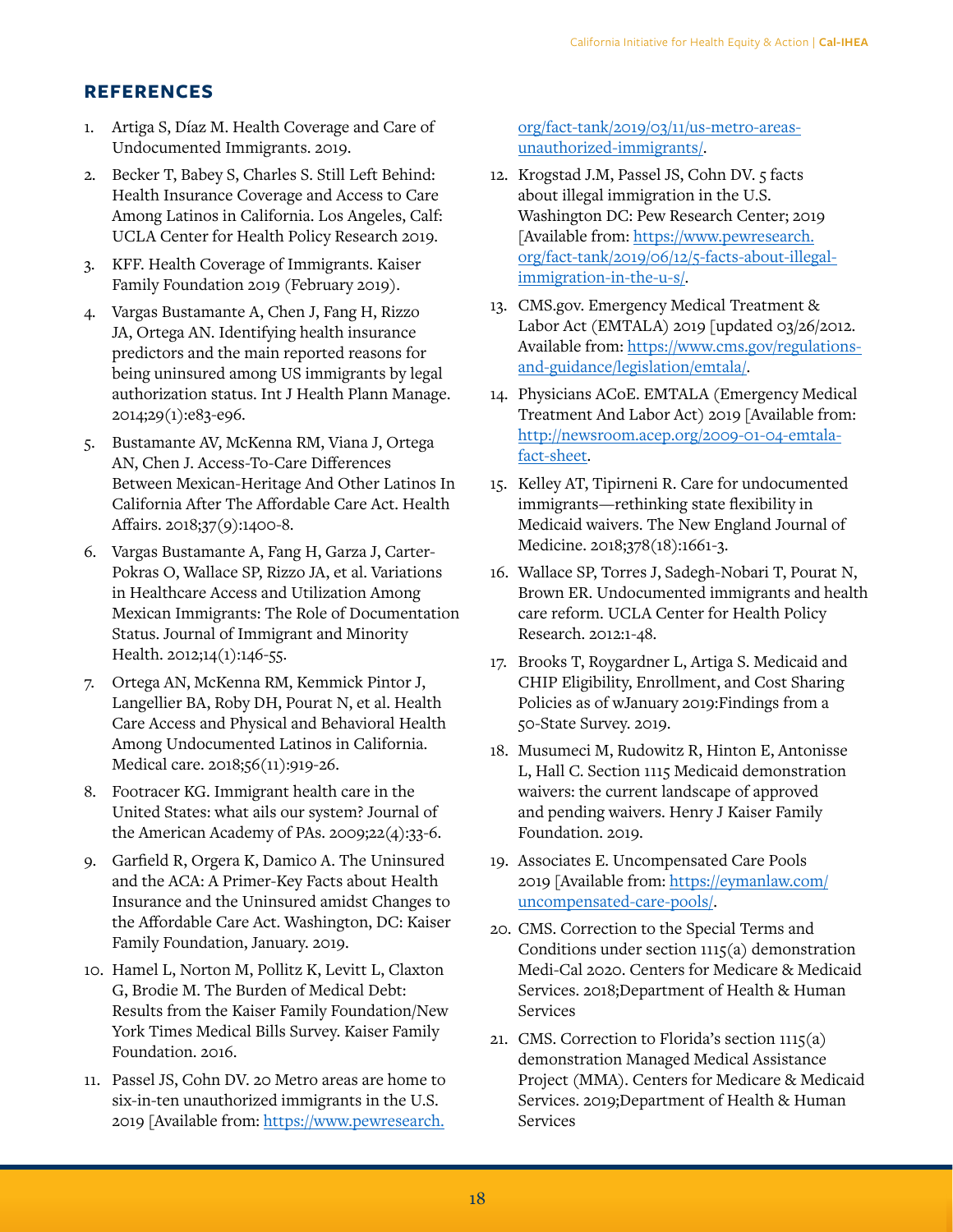- 22. CMS. Corrections to Kansas section 1115(a) Medicaid demonstration Kan Care. Centers for Medicare & Medicaid Services. 2019;Department of Health & Human Services
- 23. CMS. Corrections to Massachusetts section 1115(a) Medicaid demonstration, MassHealth. Centers for Medicare & Medicaid Services. 2019;Department of Health & Human Services
- 24. CMS. Request to extend section 1115 Medicaid demonstration project, newly entitled "Centennial Care 2.0 1115 Medicaid Demonstration". Centers for Medicare & Medicaid Services. 2018;Department of Health & Human Services
- 25. CMS. Amend to Medicaid section 1115 demonstration entitled TennCare II Centers for Medicare & Medicaid Services. 2019;Department of Health & Human Services
- 26. CMS. Corrections to the Standard Terms and Conditions of the demonstration project Texas Healthcare Transformation and Quality Improvement Program. Centers for Medicare & Medicaid Services. 2018;Department of Health & Human Services
- 27. Cervantes L, Grafals M, Rodriguez RA. The United States Needs a National Policy on Dialysis for Undocumented Immigrants With ESRD. American Journal of Kidney Diseases. 2018;71(2):157-9.
- 28. Cervantes L, Fischer S, Berlinger N, Zabalaga M, Camacho C, Linas S, et al. The Illness Experience of Undocumented Immigrants With End-stage Renal Disease. 2017(2168-6114 (Electronic)).
- 29. Cervantes L, Mundo W, Powe NR. The Status of Provision of Standard Outpatient Dialysis for US Undocumented Immigrants with ESKD. Clinical Journal of the American Society of Nephrology. 2019:CJN-03460319.
- 30. Rodriguez RA. Dialysis for undocumented immigrants in the United States. 2015(1548-5609 (Electronic)).
- 31. Cervantes L, Tuot D, Raghavan R, Linas S, Zoucha J, Sweeney L, et al. Association of Emergency-Only vs Standard Hemodialysis With Mortality and Health Care Use Among Undocumented Immigrants With End-stage Renal Disease. 2018(2168-6114 (Electronic)).
- 32. Gupta S, Fenves AZ. Dialysis in the undocumented: The past, the present, and what lies ahead. 2017;30:417-9.
- 33. Raghavan R. New Opportunities for Funding Dialysis-Dependent Undocumented Individuals. Clinical Journal of the American Society of Nephrology. 2017;12(2):370.
- 34. Sheikh-Hamad D, Paiuk E, Wright AJ, Kleinmann C, Khosla U, Shandera WX. Care for immigrants with end-stage renal disease in Houston: a comparison of two practices. Texas medicine. 2007;103(4):54-8.
- 35. Laupacis A, Keown P, Pus N, Krueger H, Ferguson B, Wong C, et al. A study of the quality of life and cost-utility of renal transplantation. Kidney International. 1996;50(1):235-42.
- 36. Linden EA, Cano J, Coritsidis GN. Kidney Transplantation in Undocumented Immigrants With ESRD: A Policy Whose Time Has Come? American Journal of Kidney Diseases. 2012;60(3):354-9.
- 37. Kim C. California is about to be the first state to expand health care to young unauthorized immigrants 2019 [Available from: [https://www.](https://www.vox.com/2019/6/12/18653901/california-expand-health-care-unauthorized-immigrants) [vox.com/2019/6/12/18653901/california-expand](https://www.vox.com/2019/6/12/18653901/california-expand-health-care-unauthorized-immigrants)[health-care-unauthorized-immigrants](https://www.vox.com/2019/6/12/18653901/california-expand-health-care-unauthorized-immigrants).
- 38. Newsom OoGG. Governor Newsom Signs 2019- 2020 State Budget 2019 [Available from: [https://](https://www.gov.ca.gov/2019/06/27/governor-newsom-signs-2019-20-state-budget/) [www.gov.ca.gov/2019/06/27/governor-newsom](https://www.gov.ca.gov/2019/06/27/governor-newsom-signs-2019-20-state-budget/)[signs-2019-20-state-budget/](https://www.gov.ca.gov/2019/06/27/governor-newsom-signs-2019-20-state-budget/).
- 39. SB78. SB 78 Committe on Budget and Fiscal Review. Health. . 2019.
- 40. Tolbert J, Diaz M, Hall C, Mengitsu S. State Actions to Improve the Affordability of Health Insurance in the Individual Market. Henry J Kaiser Family Foundation. 2019.
- 41. Schweitzer EJ, A W, D E, M N, I C, L N, et al. The shrinking renal replacement therapy "break-even" point. 1998(0041-1337 (Print)).
- 42. HFS. Omnibus Medicaid Bill Senate Bill 741, as Amended by House Amendment #1 2014 [Available from: [https://www.illinois.gov/hfs/info/](https://www.illinois.gov/hfs/info/factsfigures/Pages/SB741FactSheet.aspx) [factsfigures/Pages/SB741FactSheet.aspx.](https://www.illinois.gov/hfs/info/factsfigures/Pages/SB741FactSheet.aspx)
- 43. Ansell D, Pallok K, Guzman MD, Flores M, Oberholzer J. Illinois Law Opens Door To Kidney Transplants For Undocumented Immigrants. Health Affairs. 2015;34(5):781-7.